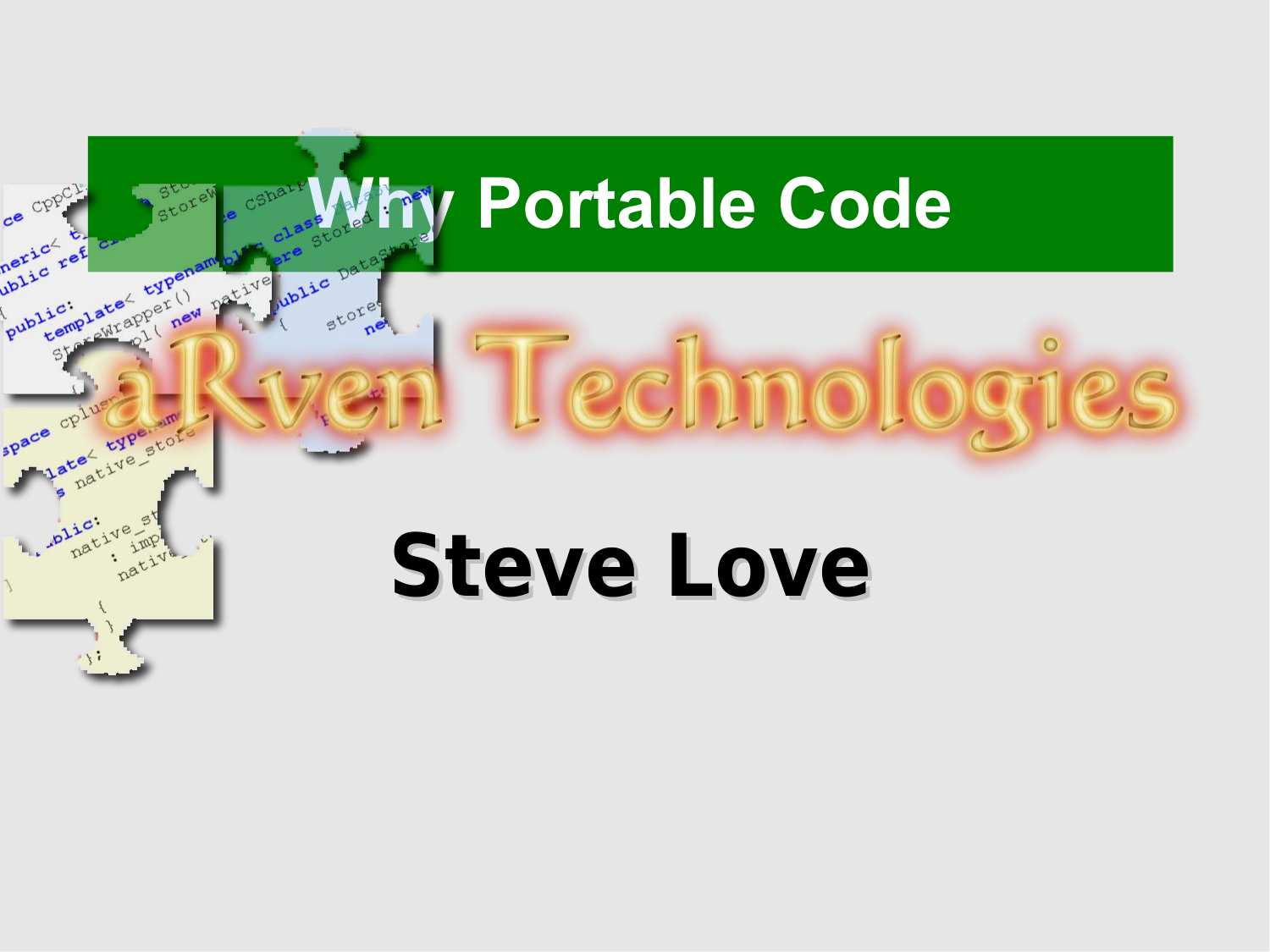Steve Love **steve@arventech.com**

### **Portable Code**

#### **What is it? Why should I care about it? What can I do to achieve it?**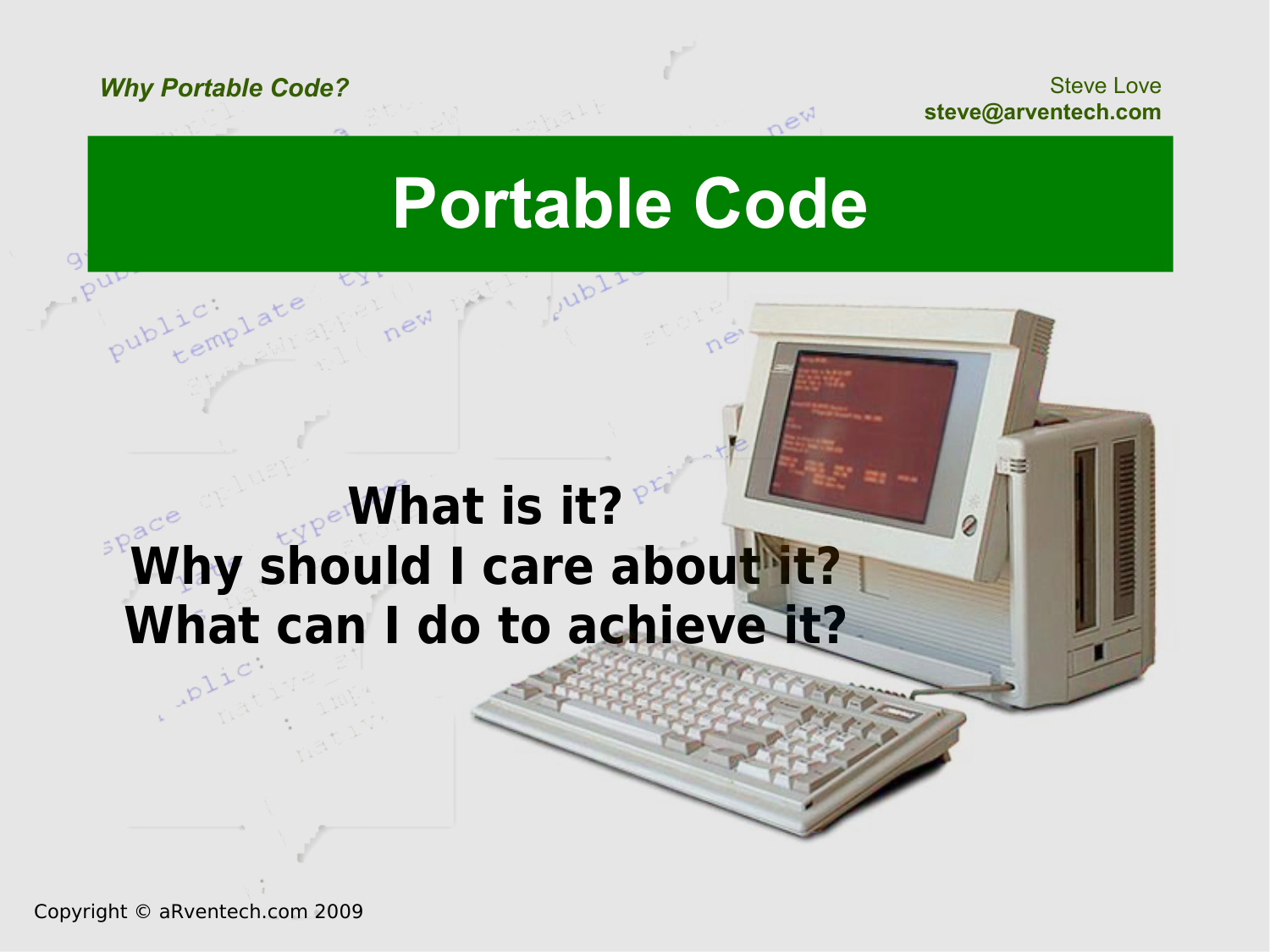## **What Is Portable Code?**

Running on a mobile device? Running on 2 mobile devices? Running on Linux and MS Windows? Cross-compiled for embedding? Written in Java? Python? C? Uses a "portable" toolkit (what makes that portable?)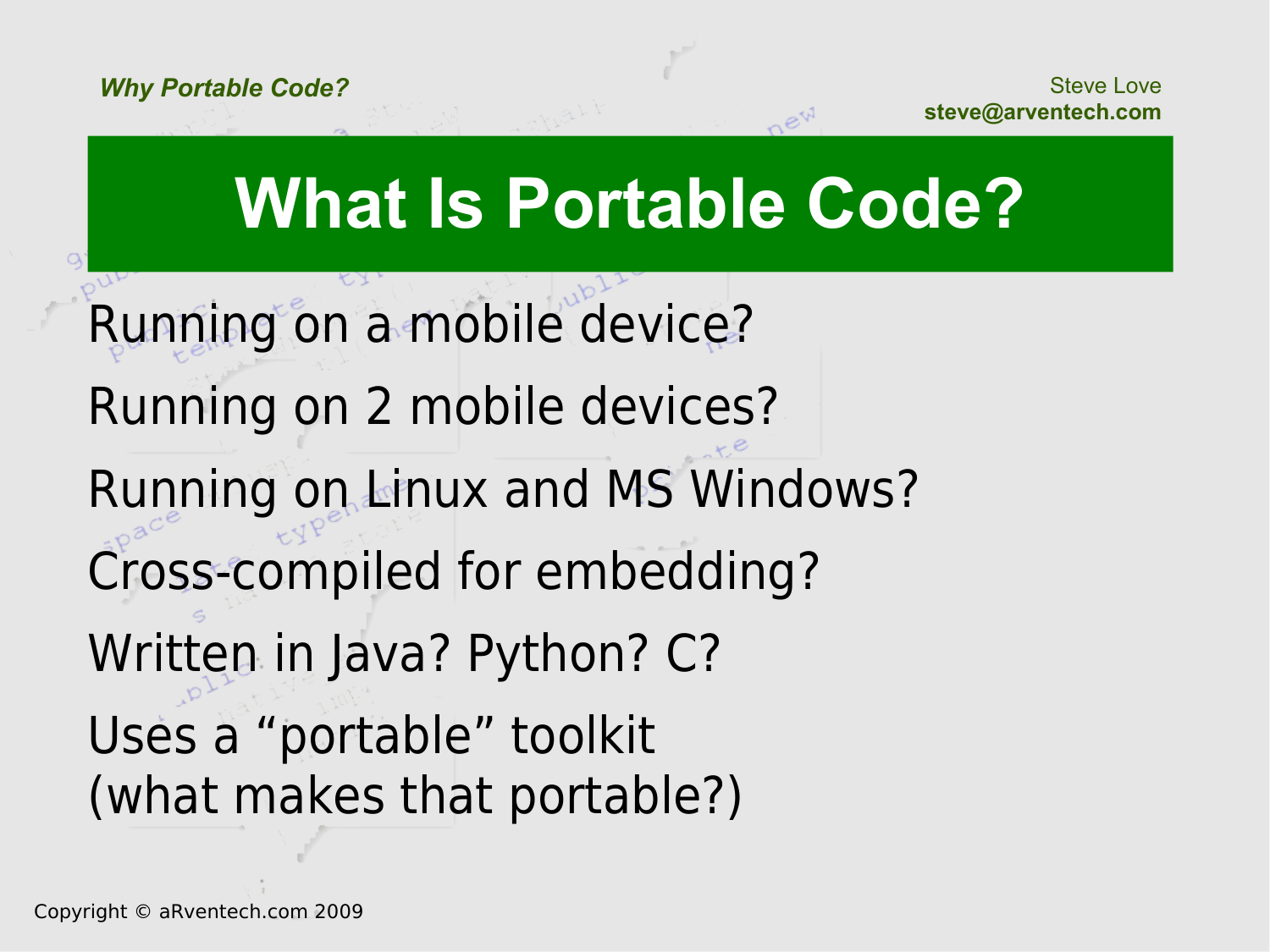Steve Love **steve@arventech.com**

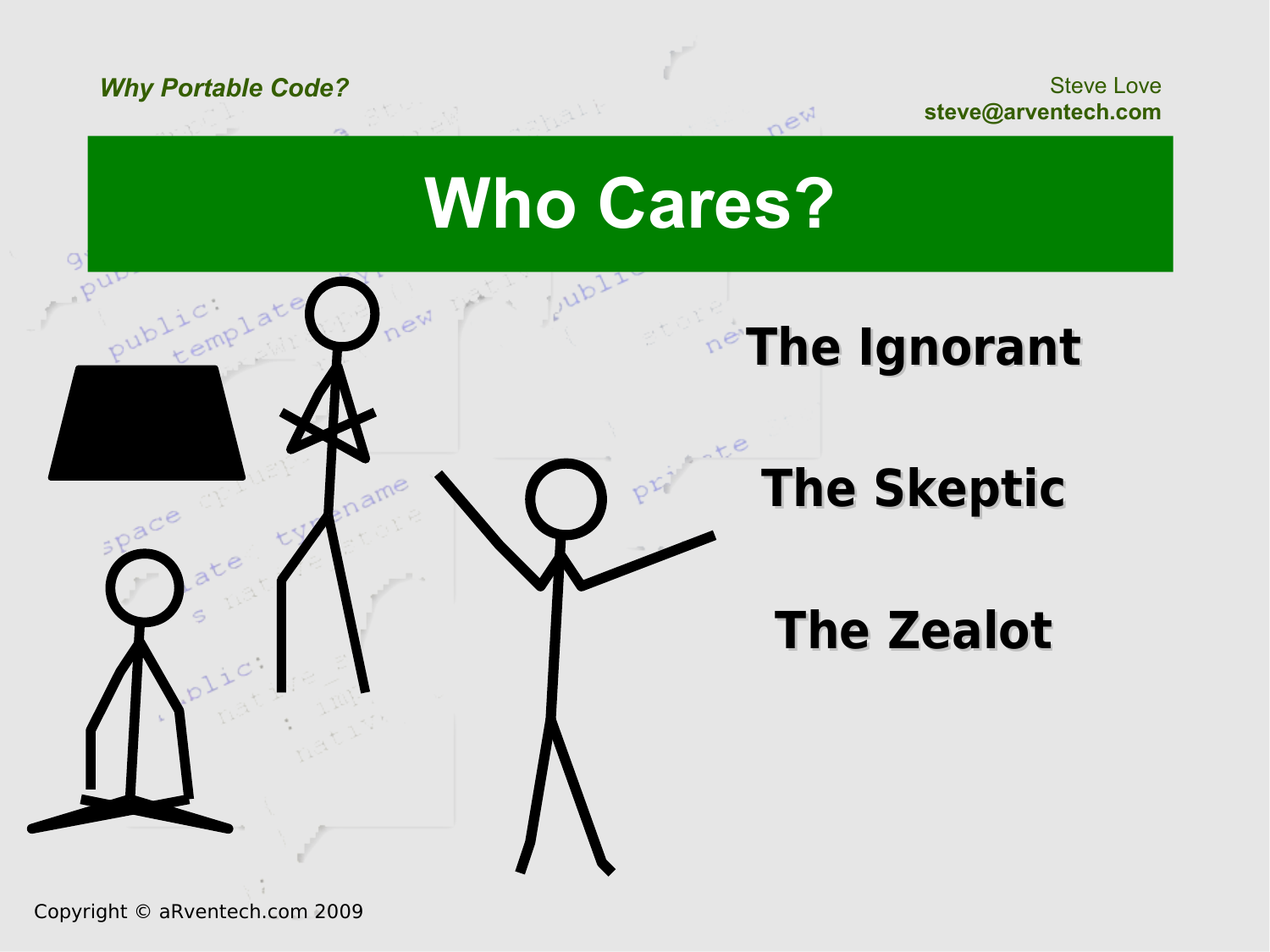Steve Love **steve@arventech.com**

## **The Ignorant**

Integers are intended to be 32bits wide.

I know my platform intimately. I can always depend on it.

Well, it works on **my** machine.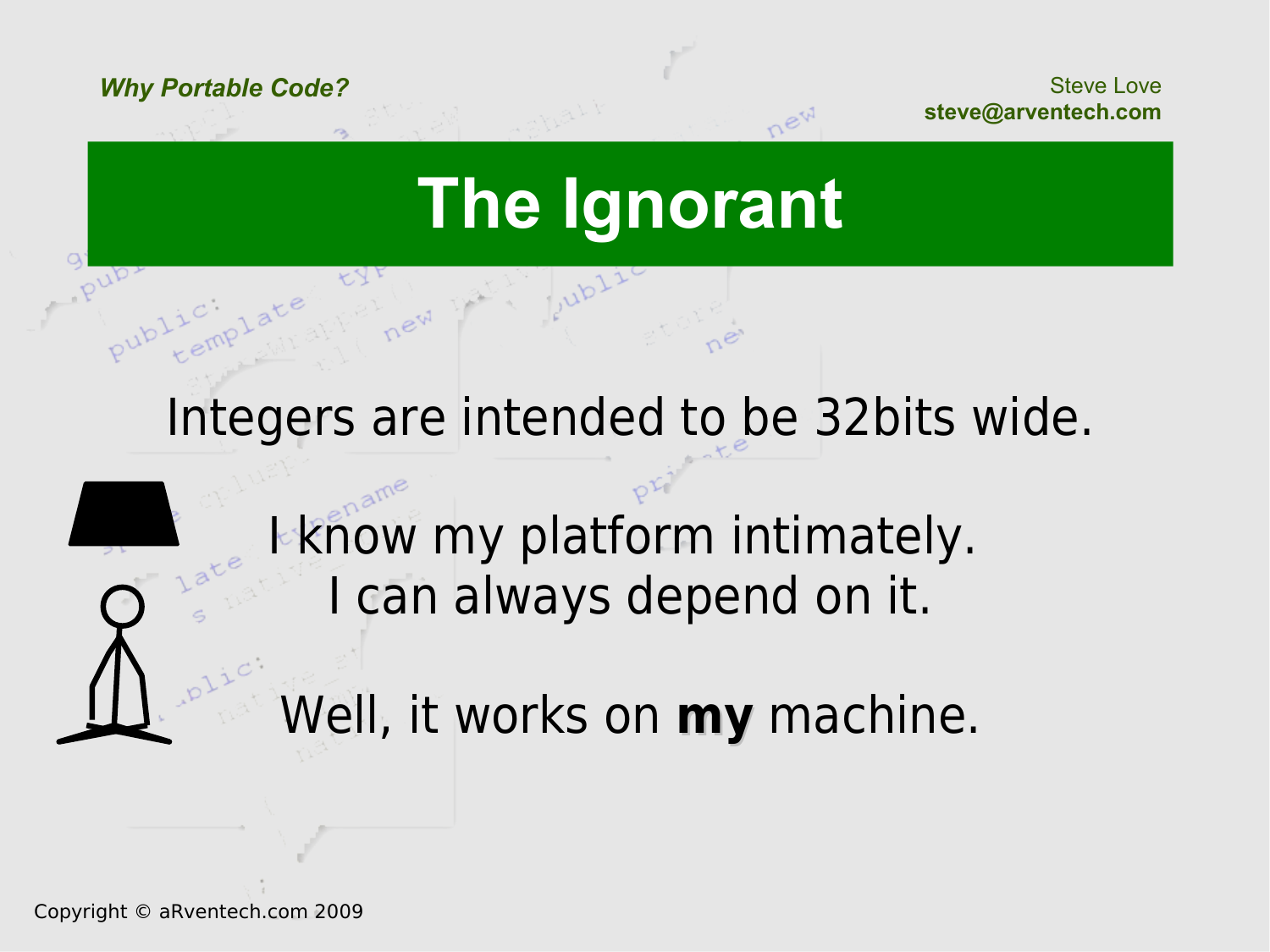Steve Love **steve@arventech.com**

## **Skeptic**

My Platform is the one true platform. The features of my platform make writing software easier and more useful.

The benefits of platform specific features far out-weigh the effort of portability.

Everyone else should use the same platform as me (see (1) above)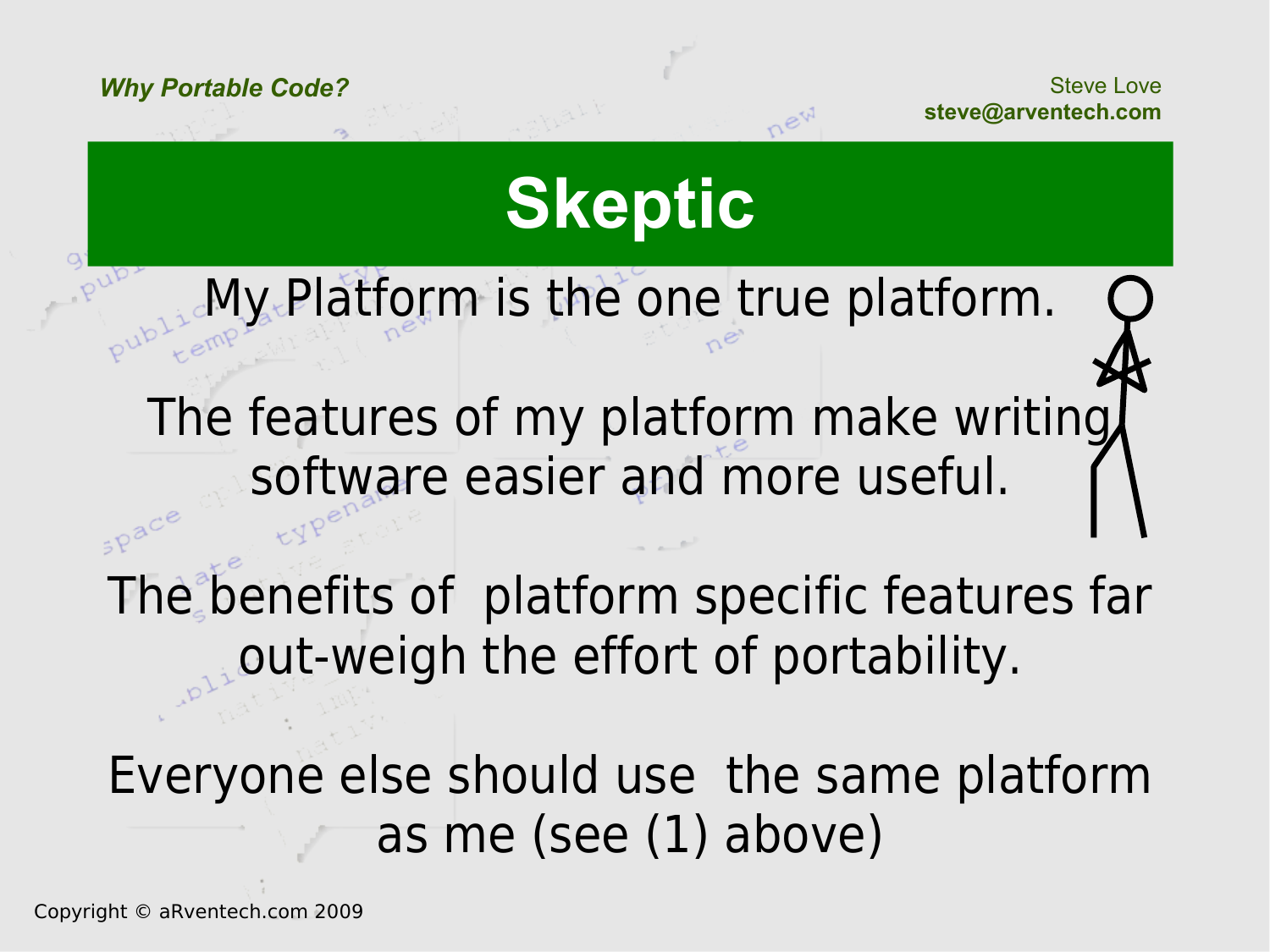Steve Love **steve@arventech.com**

### **The Zealot**

#### Portability Is All.

#### space All software I write MUST run on as many different platforms as possible.

Without alteration of any kind.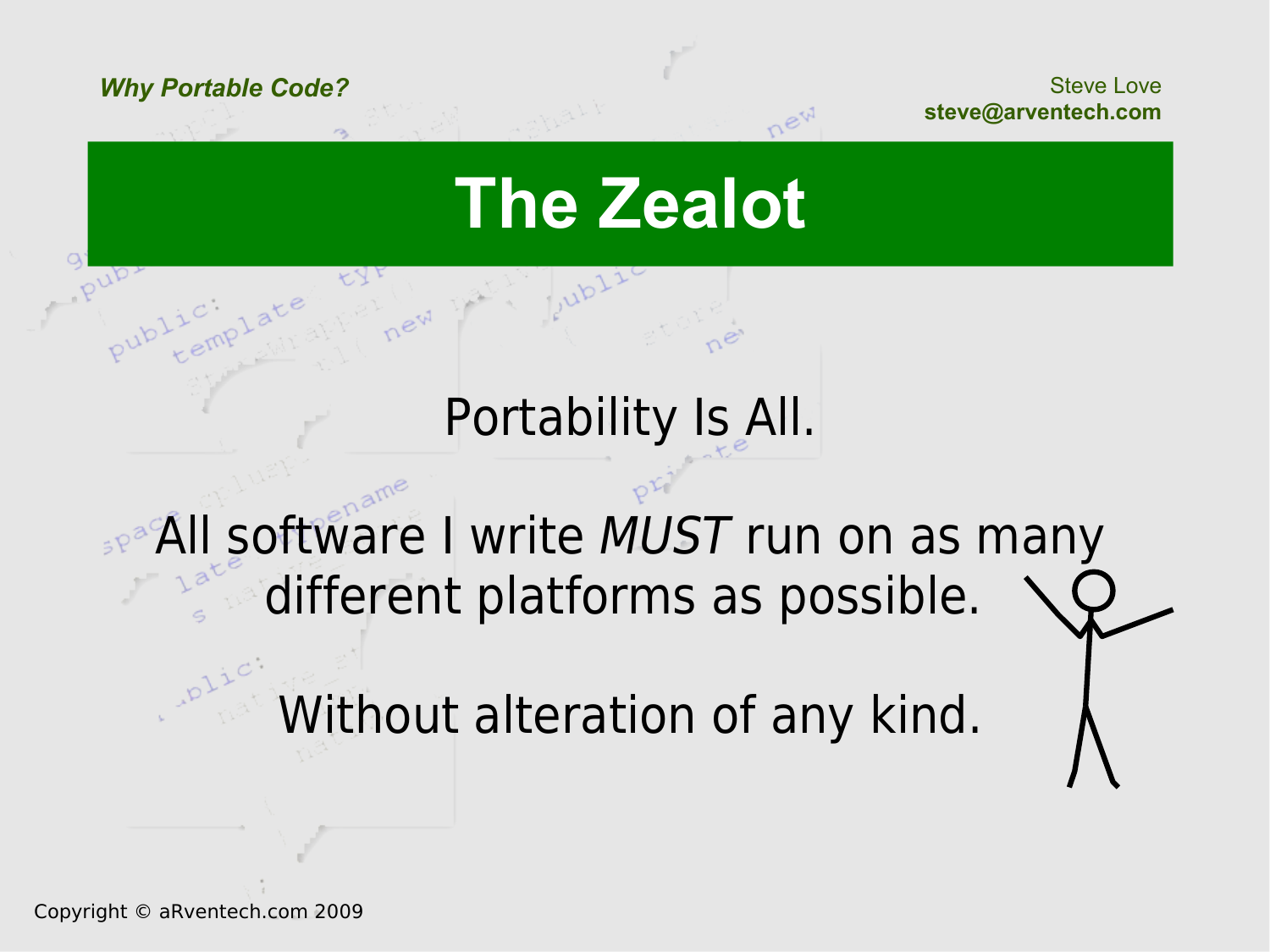Steve Love **steve@arventech.com**

*Why Portable Code?*

## **What is a Platform anyway?**

#### **Hardware and Operating System**

**+**

#### **Programming Environment**

#### **Standard Libraries**

**+**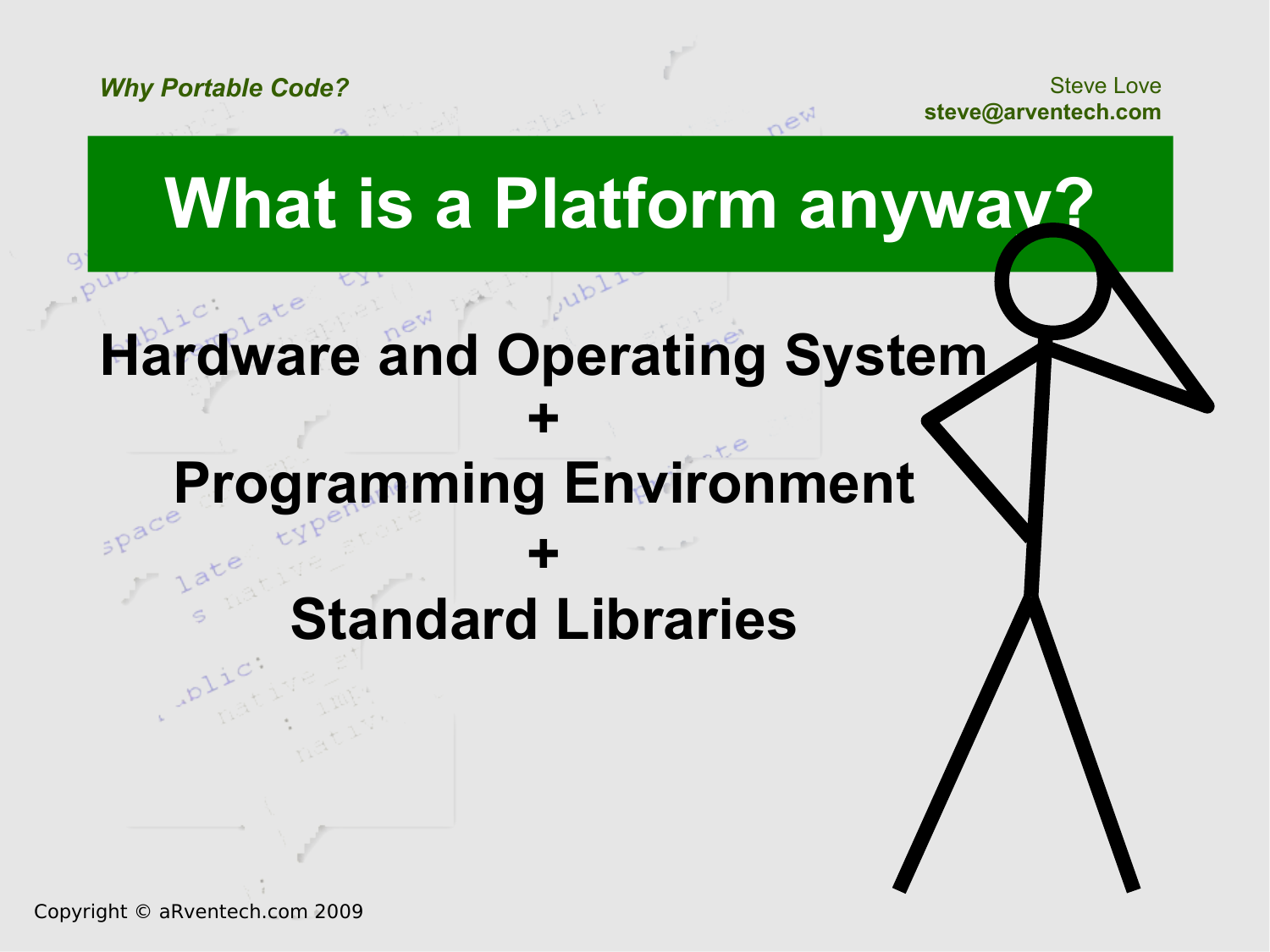Steve Love **steve@arventech.com**

## **What About....?**

#### Compiler and Library Versions MSVC6 anyone?

#### Operating System Releases XP to Vista?

#### Basic Platform Changes 32 – 64 bit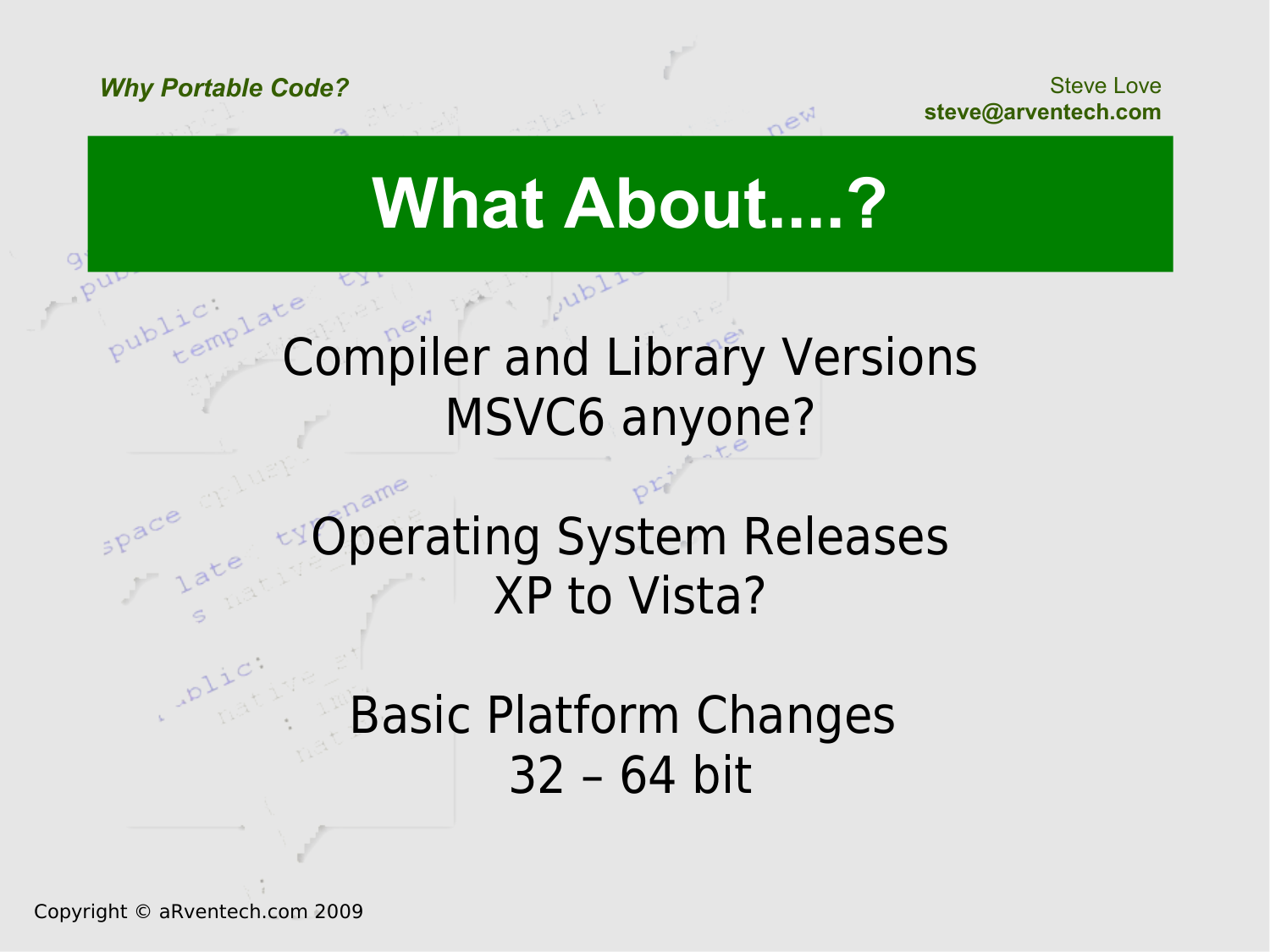Steve Love **steve@arventech.com**

### **The Common Myths**

#### **Portability is not possible for most applications**

#### **Portability is about running on any Platform**

#### **Portability means sacrificing efficiency**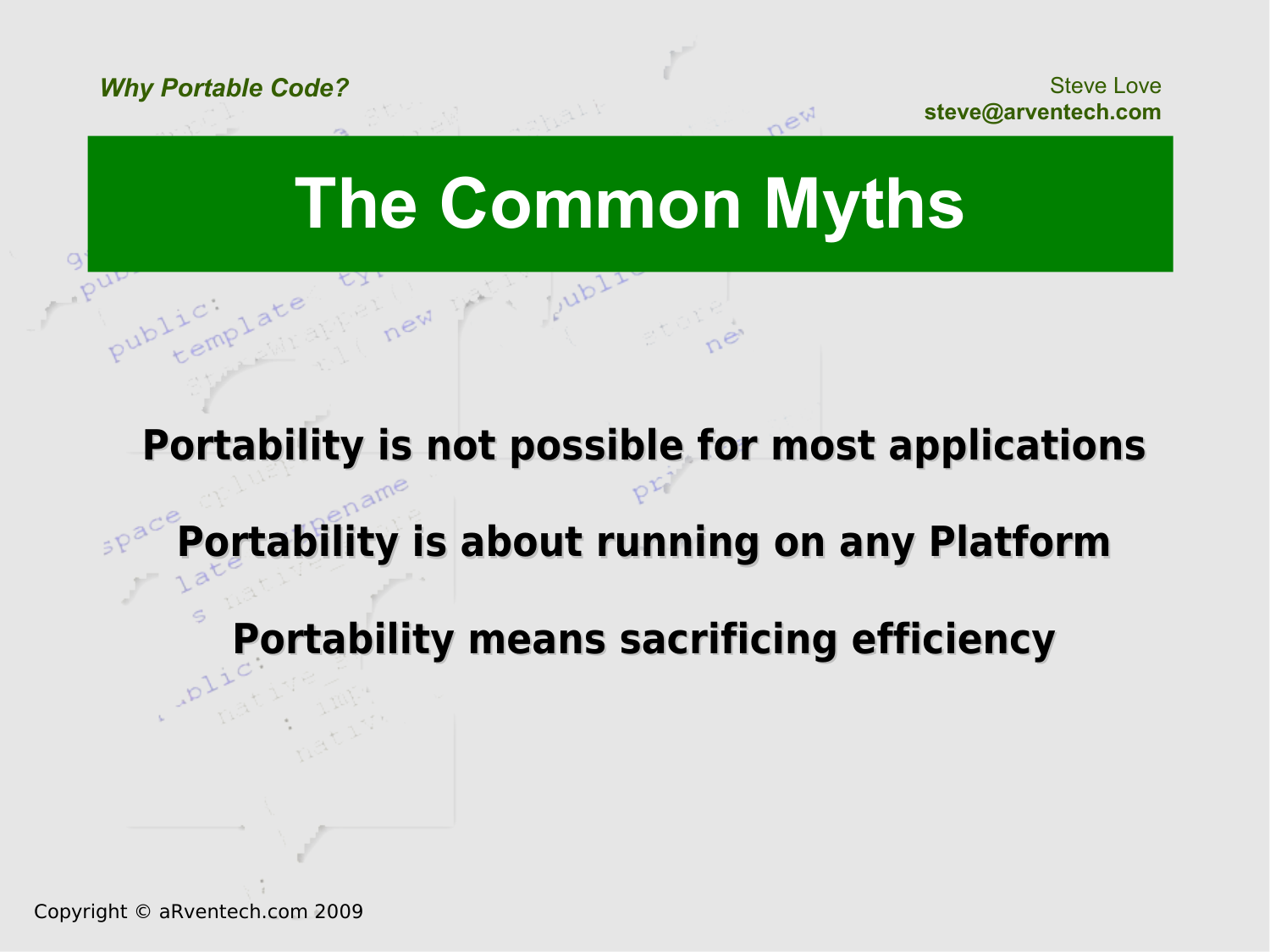Steve Love **steve@arventech.com**

## **Another Myth**

#### **My code is portable because it's written using...**



Python Java SOA wxWidgets Boost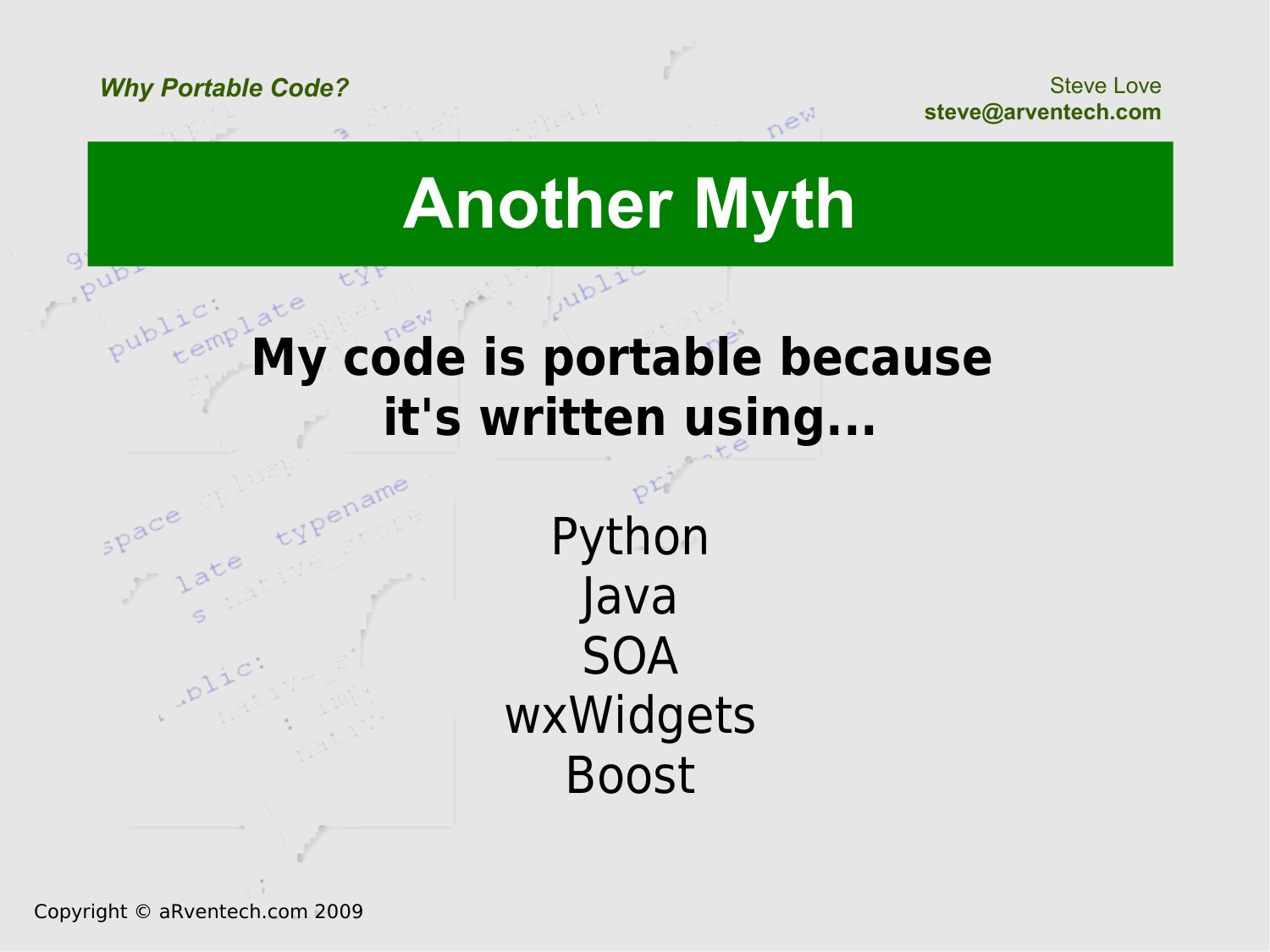Steve Love **steve@arventech.com**

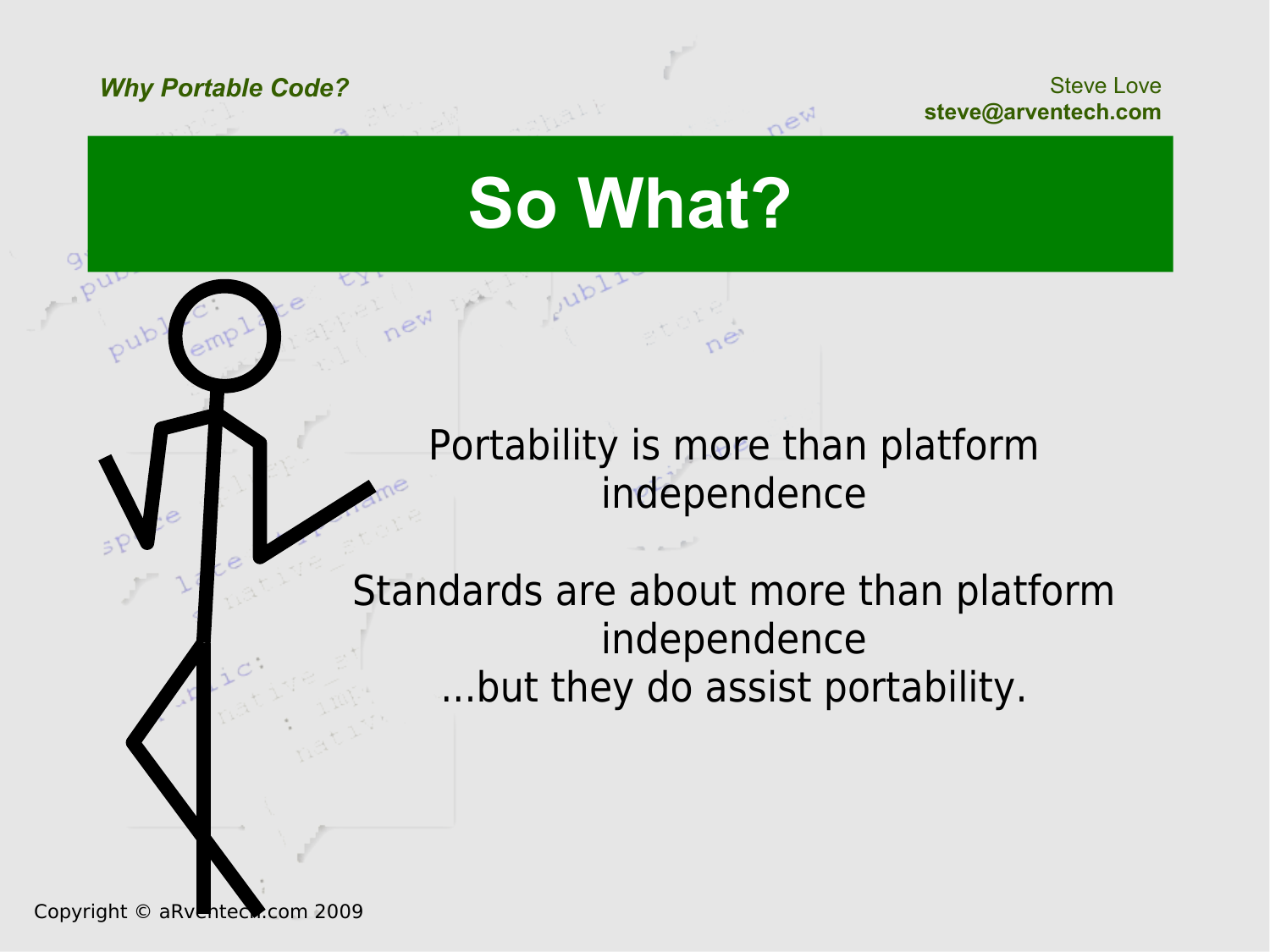Steve Love **steve@arventech.com**

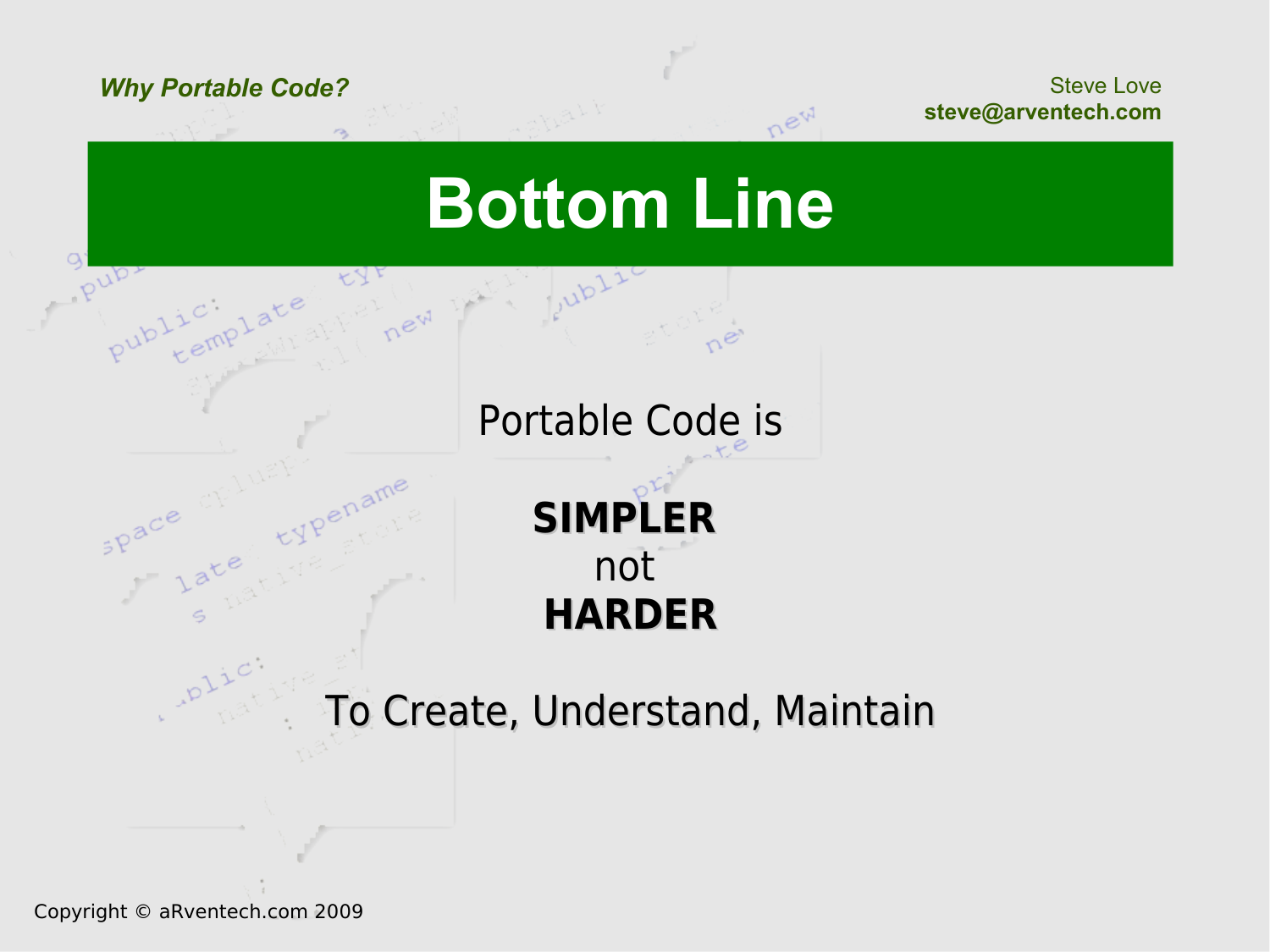Steve Love **steve@arventech.com**

### **Trade Off**

#### Sometimes platform dependence is **desired.**

#### Sometimes non-portability is **unavoidable.**

#### **How much and how far us up to you.**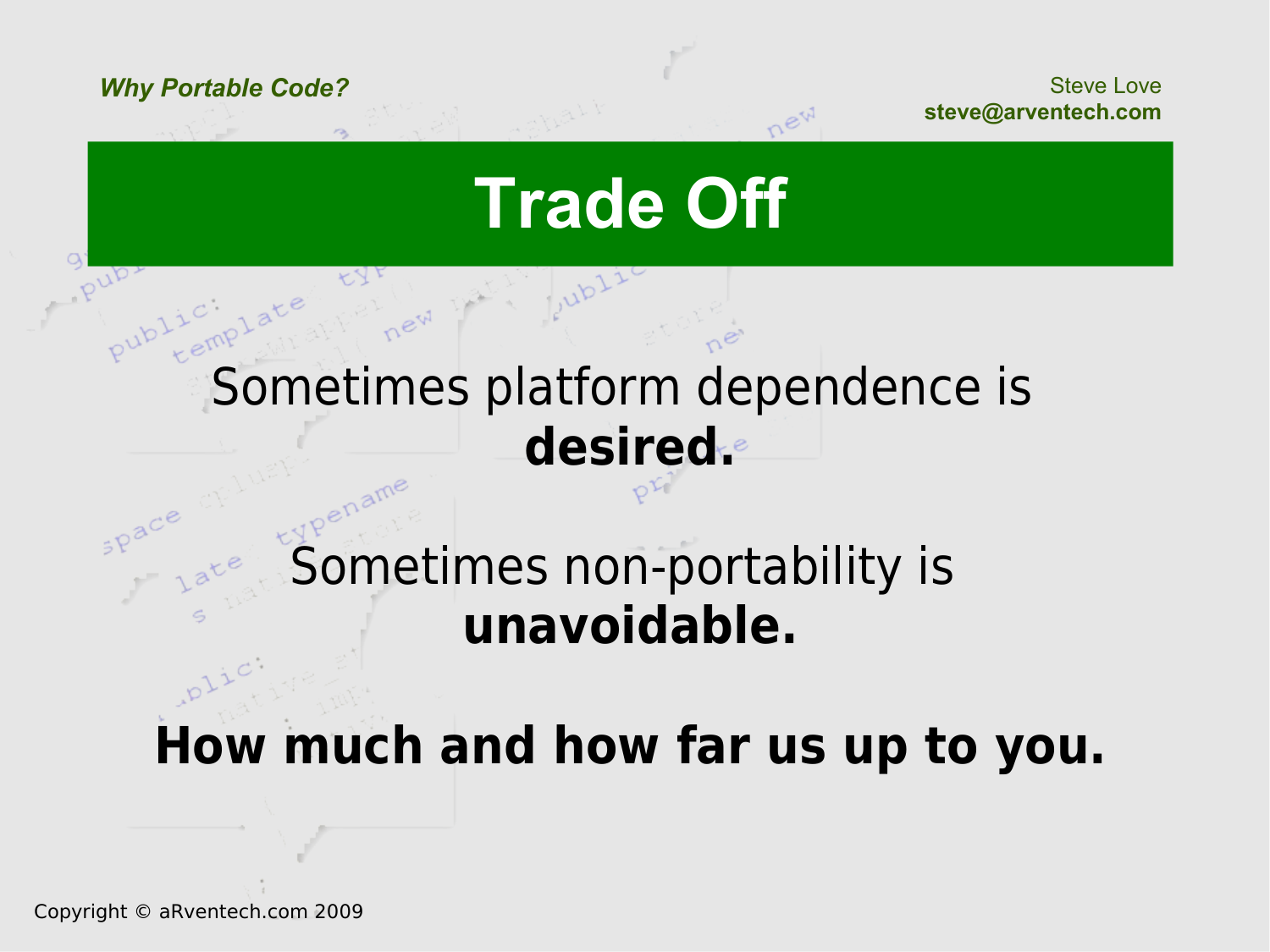Steve Love **steve@arventech.com**

### **Common Pitfalls**

#### **The Usual Suspects**

Byte-ordering and data type sizes Size of pointers Endian-ness Order of evaluation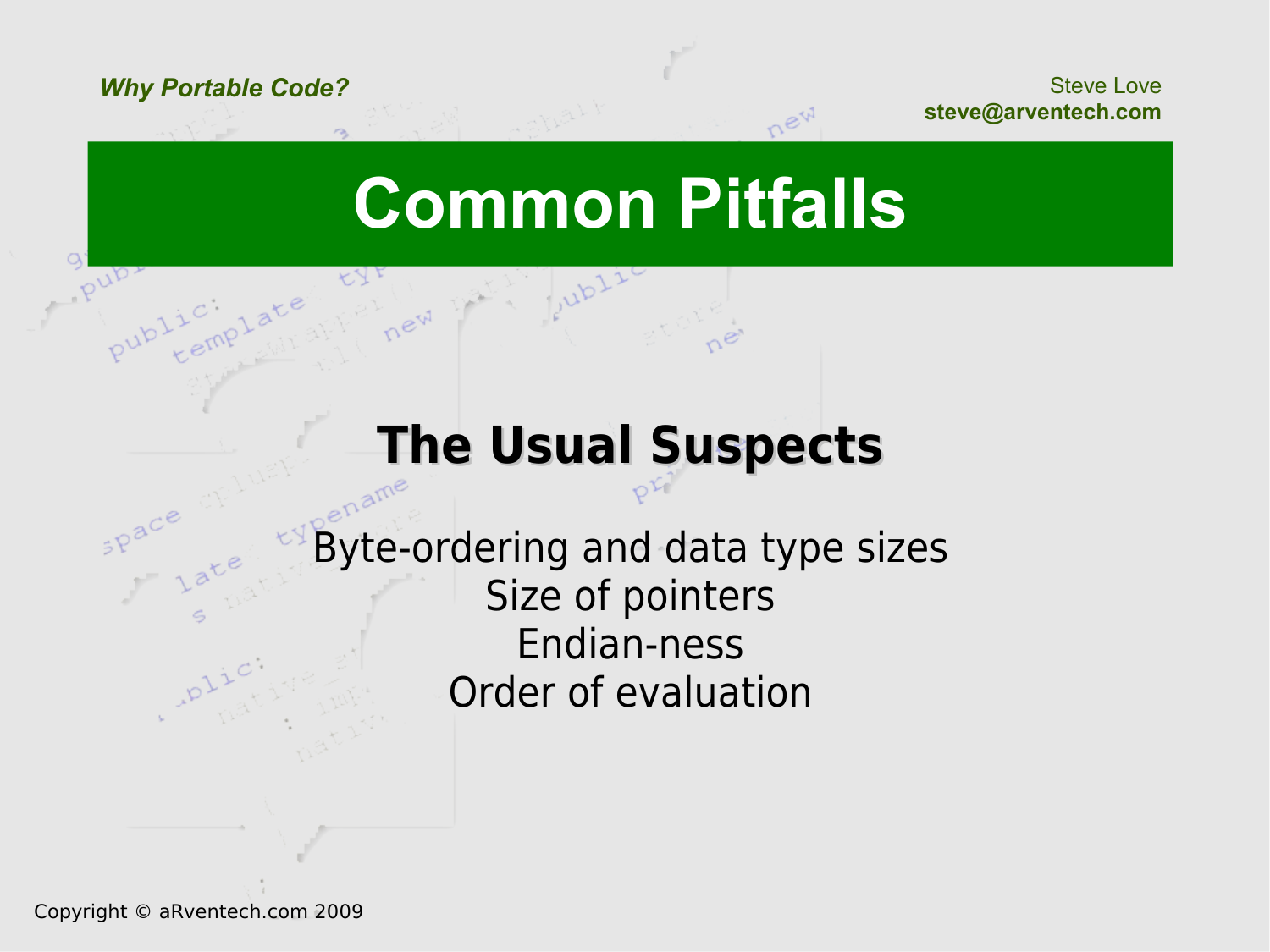## **Example 1 – Compiler Upgrades**

- Using Common Extensions
	- Calling Conventions
	- Dynamic Library Boundaries
	- Platform Libraries like Python COM
- Not Standard Enough
	- **Stricter Checking**
	- Deprecated or no-longer supported features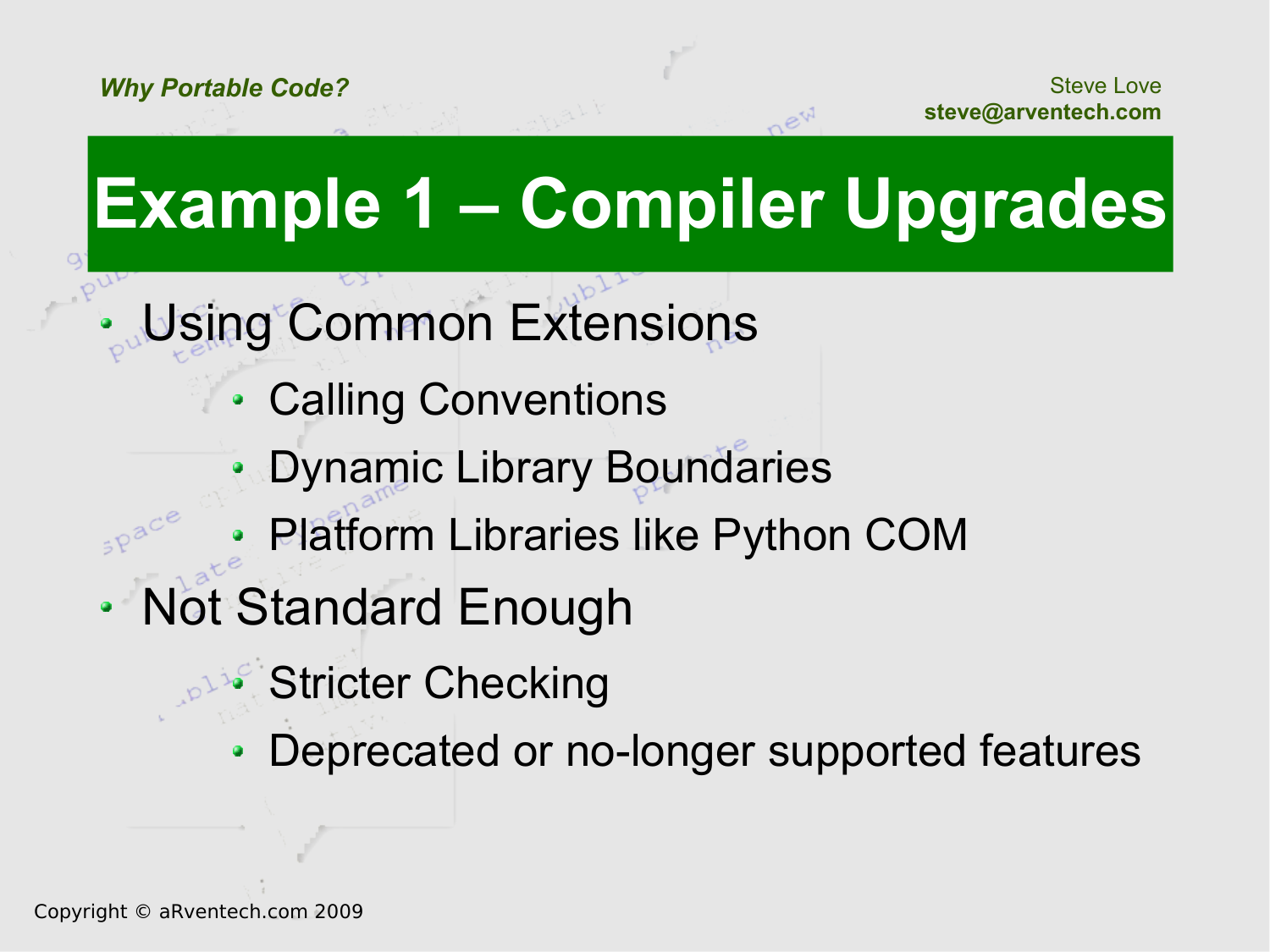## **Example 2 – Cross Compiled**

- Portable Devices and Mobile Phones
	- Library support is often limited  $\bullet$
	- What about testing? E.g. NUnit Bridge
	- Do you really want to debug on the device?
- Embedded Software
	- Hardware can be quite varied
	- Compiler and library support is often limited $\bullet$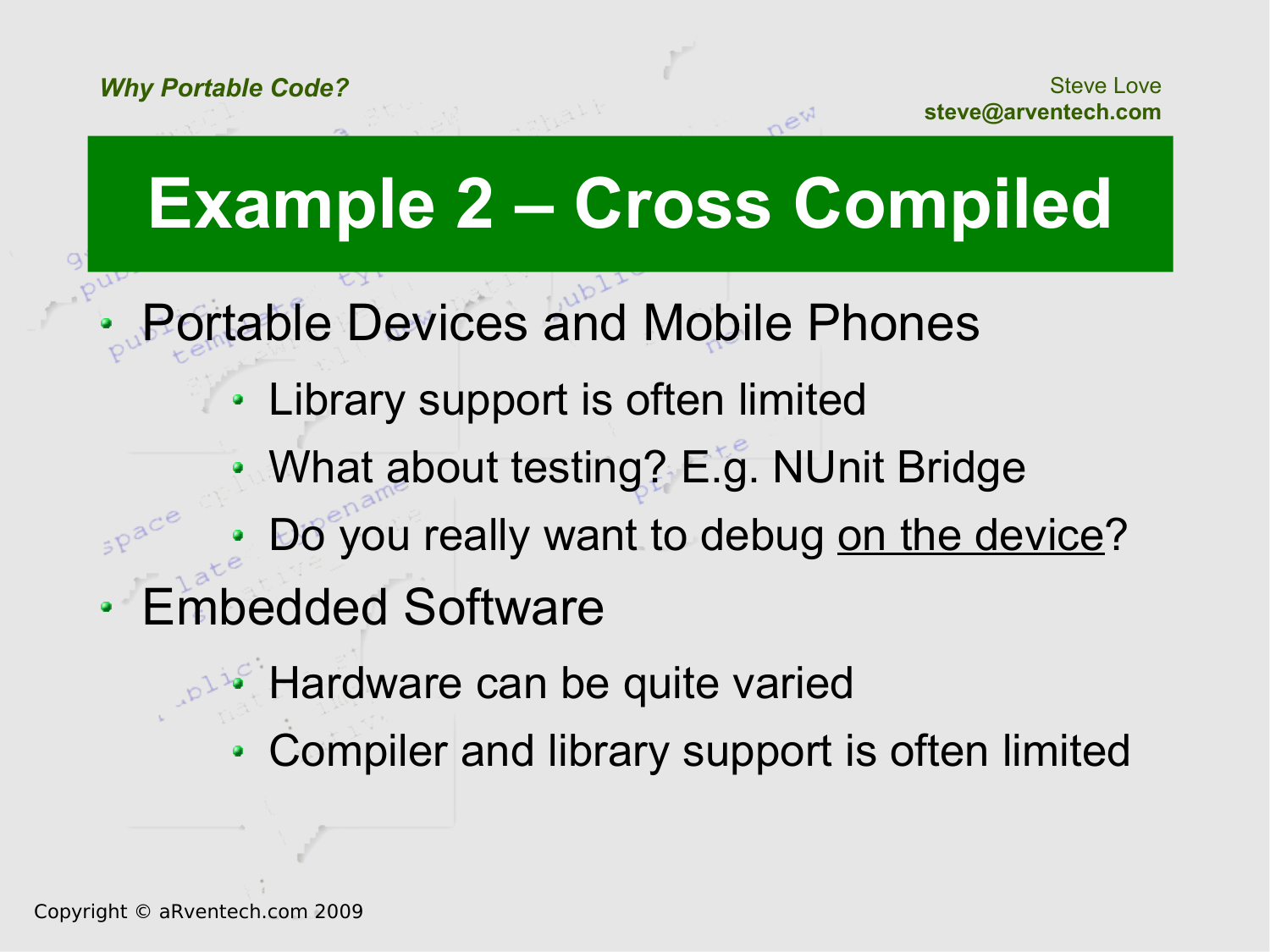Steve Love **steve@arventech.com**

## **Example 3 – Testing**

- Tests are a new platform
	- Make test code independent of its  $\bullet$ surroundings
	- Drop-in replacement features UI, DB, etc. are all the platform specifics
- Design for Test == Design for Portability

Separate out that which you do not need.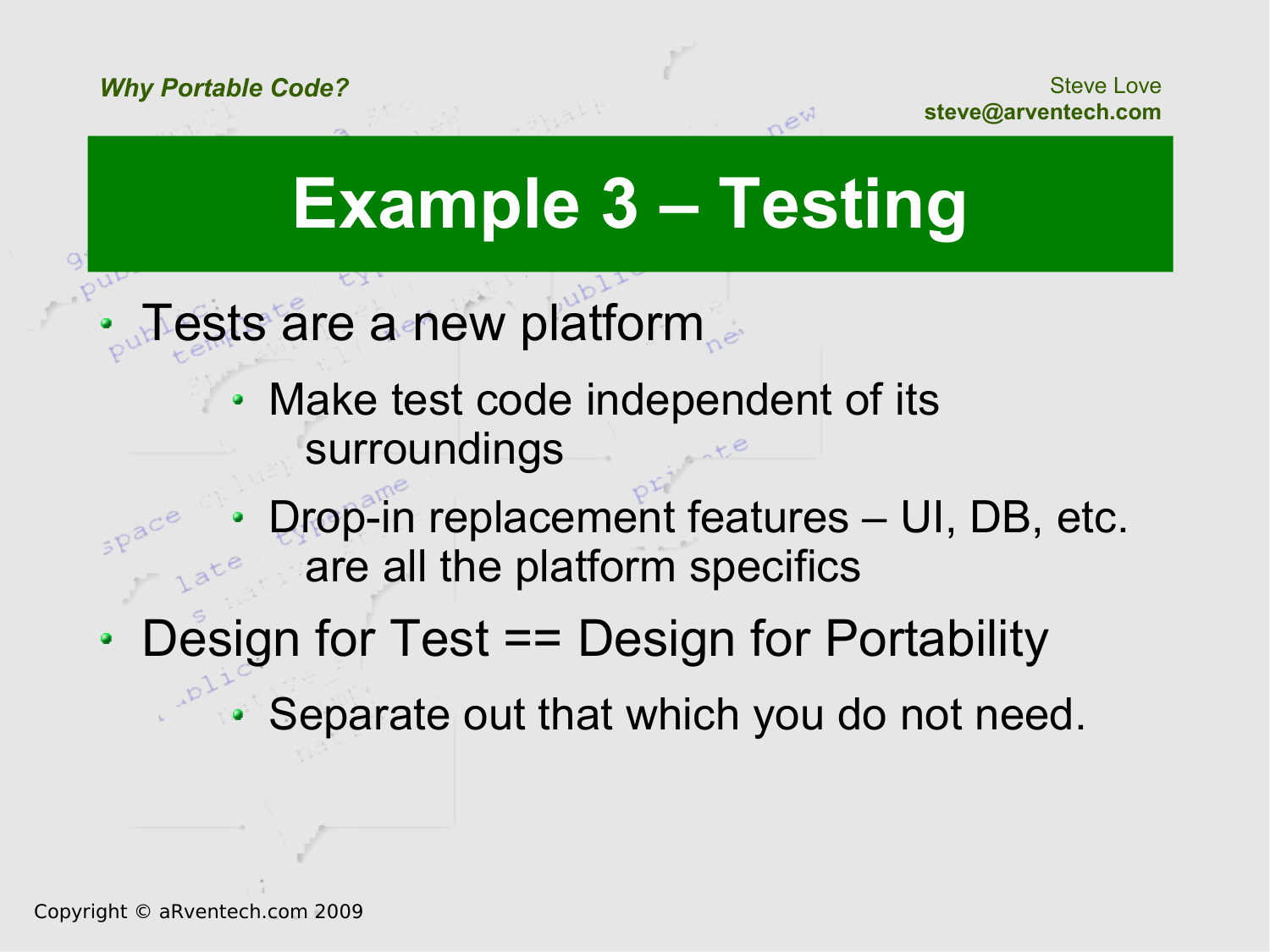Steve Love **steve@arventech.com**

## **Example 4 - 3rd Parties**

- Services May Change
	- Reuters vs. Bloomberg vs. ???
	- Windows Forms vs. [many]
	- RWTools.h
- **OA Abstracts Comms** 
	- Middleware is a platform of sorts
	- What if you change it?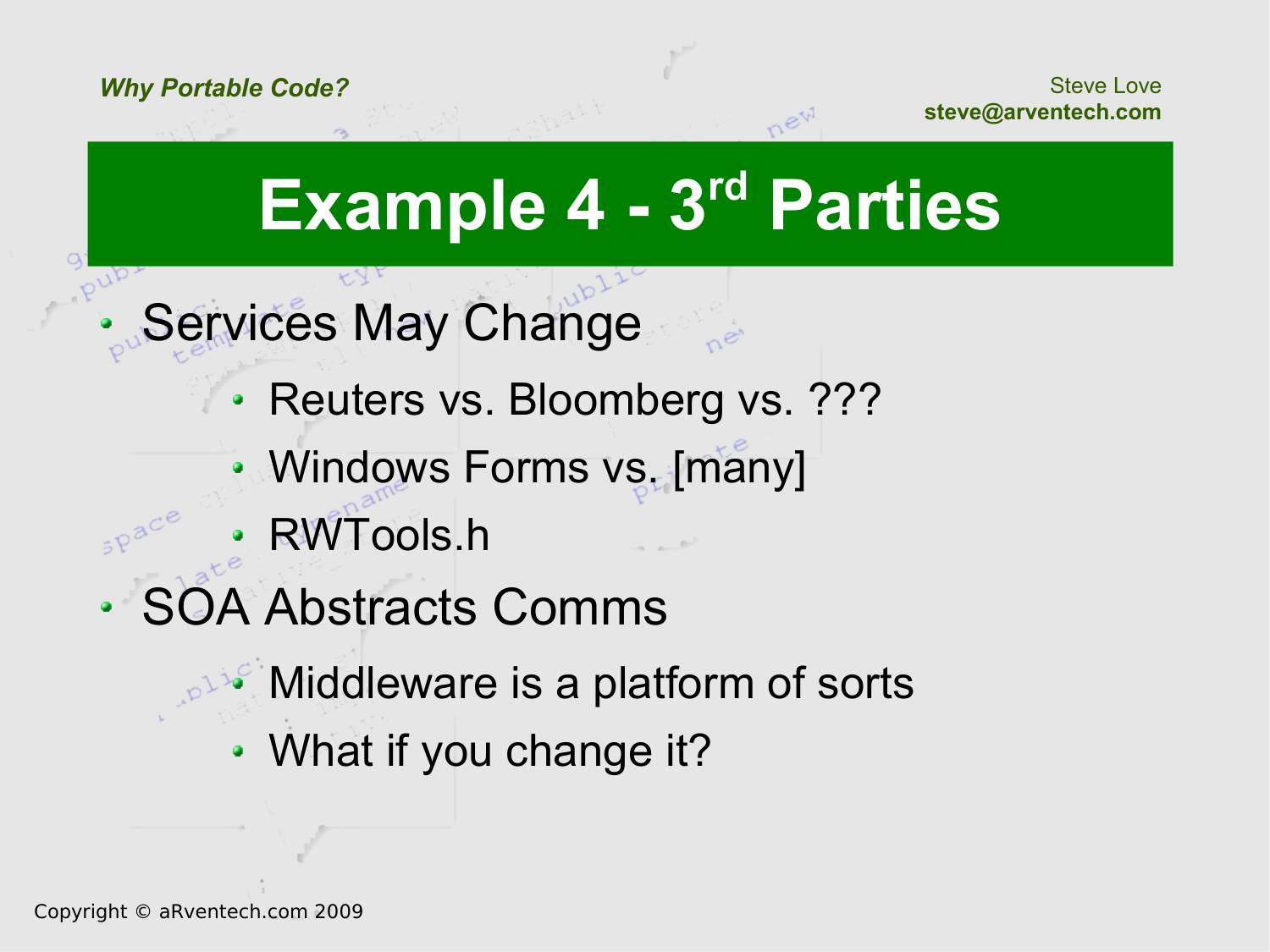Q

Steve Love **steve@arventech.com**

## **Example 5 – Parallel Development**

- Who Does What?
	- A different team?
	- A different organisation?

**:** When Does it Happen?

Their timescales may be different to yours How do you code against something that *doesn't exist yet?*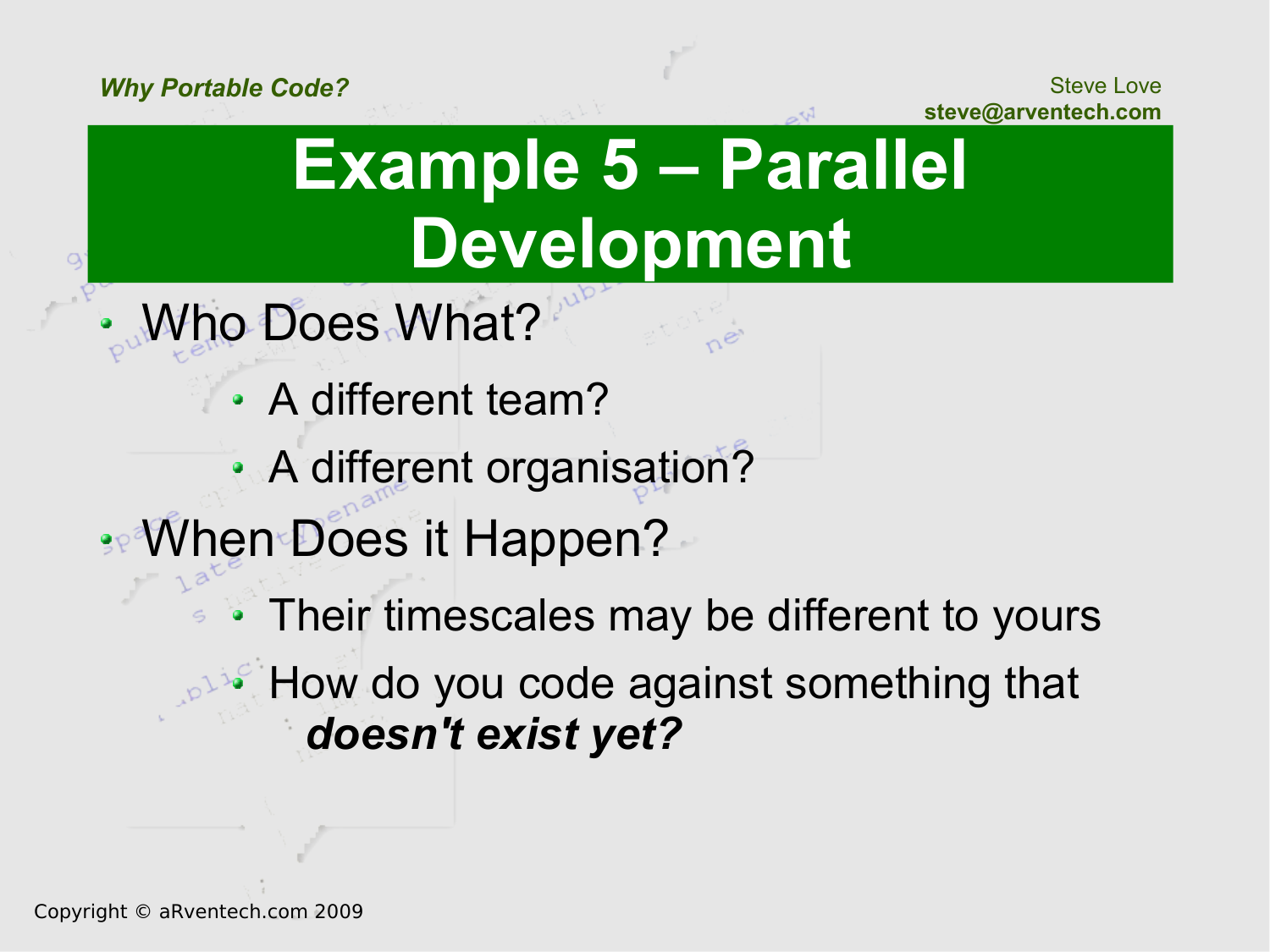Steve Love **steve@arventech.com**

### **The Good News**

#### **Truly portable code is hard.**

#### **Very few really need it.**

#### **Pick your battles.**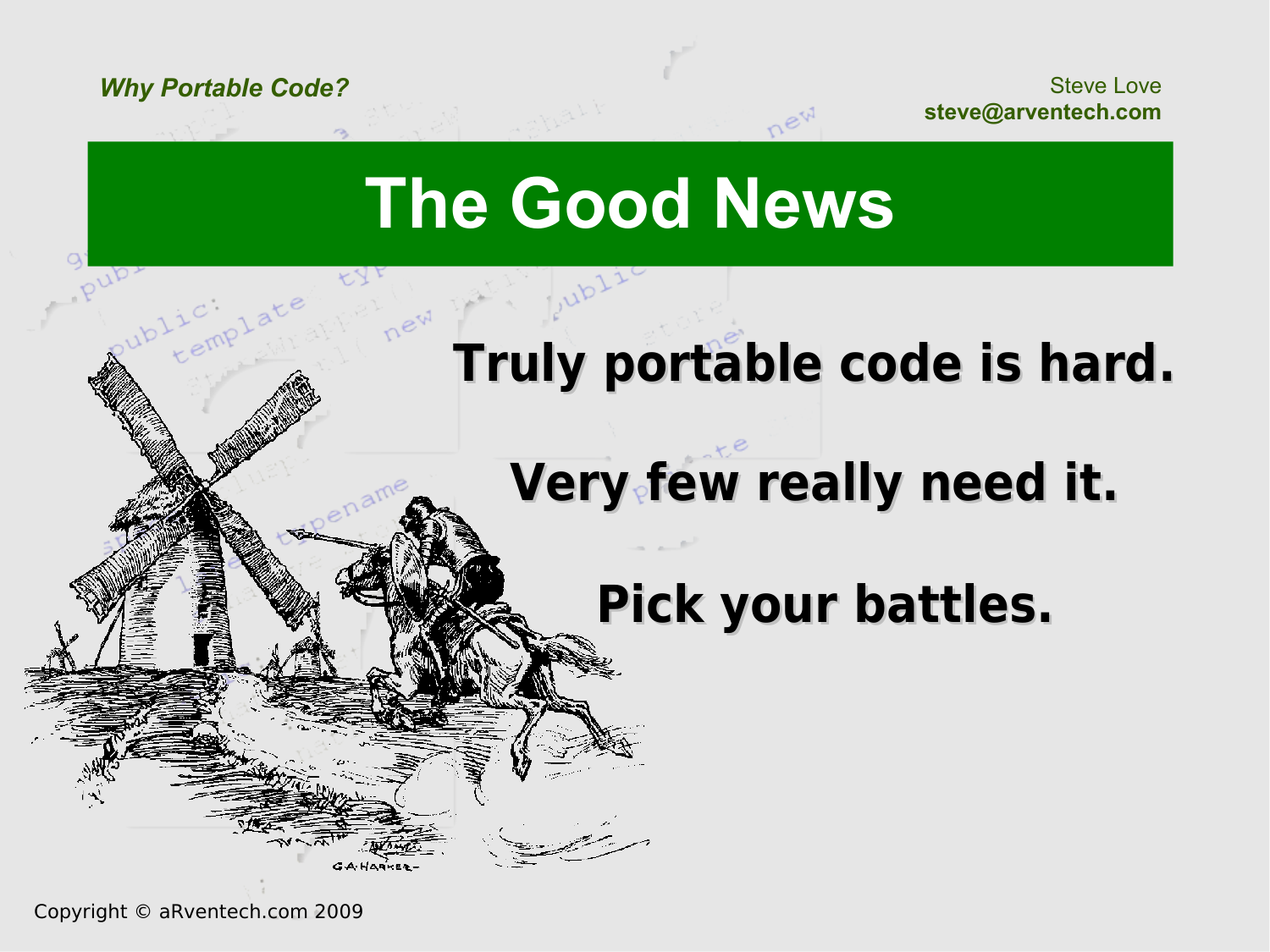Steve Love **steve@arventech.com**

## **So OK, I Care. Now What?**

#### Some techniques are common to making **ANY** code more portable.

(By the way, these techniques should be familiar...)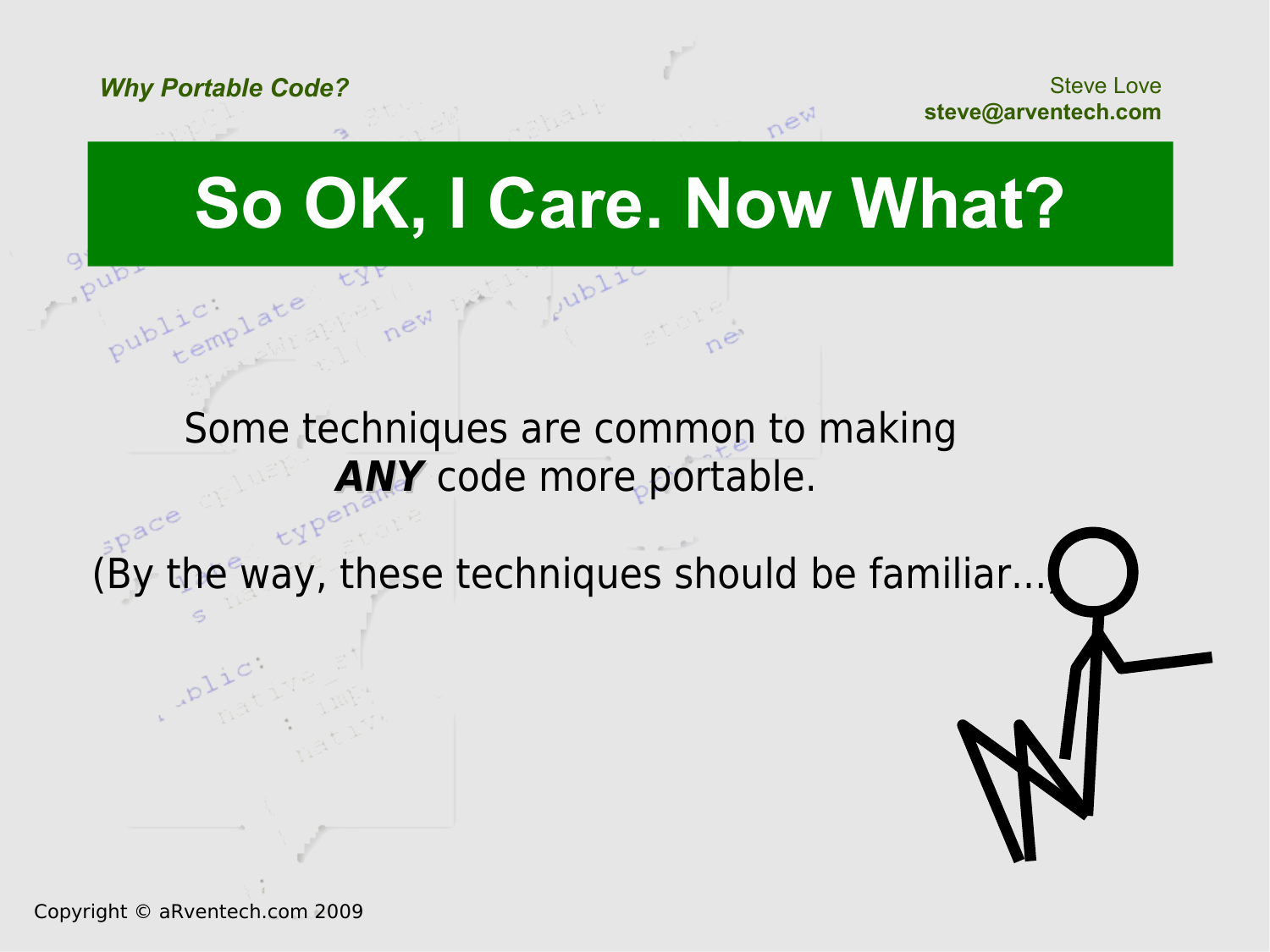Steve Love **steve@arventech.com**

## **Modularity**

Partition apps into modules separated by interfaces

#### **Make ALL interfaces 100% portable**

Make as many portable modules as you can Quarantine platform-specific code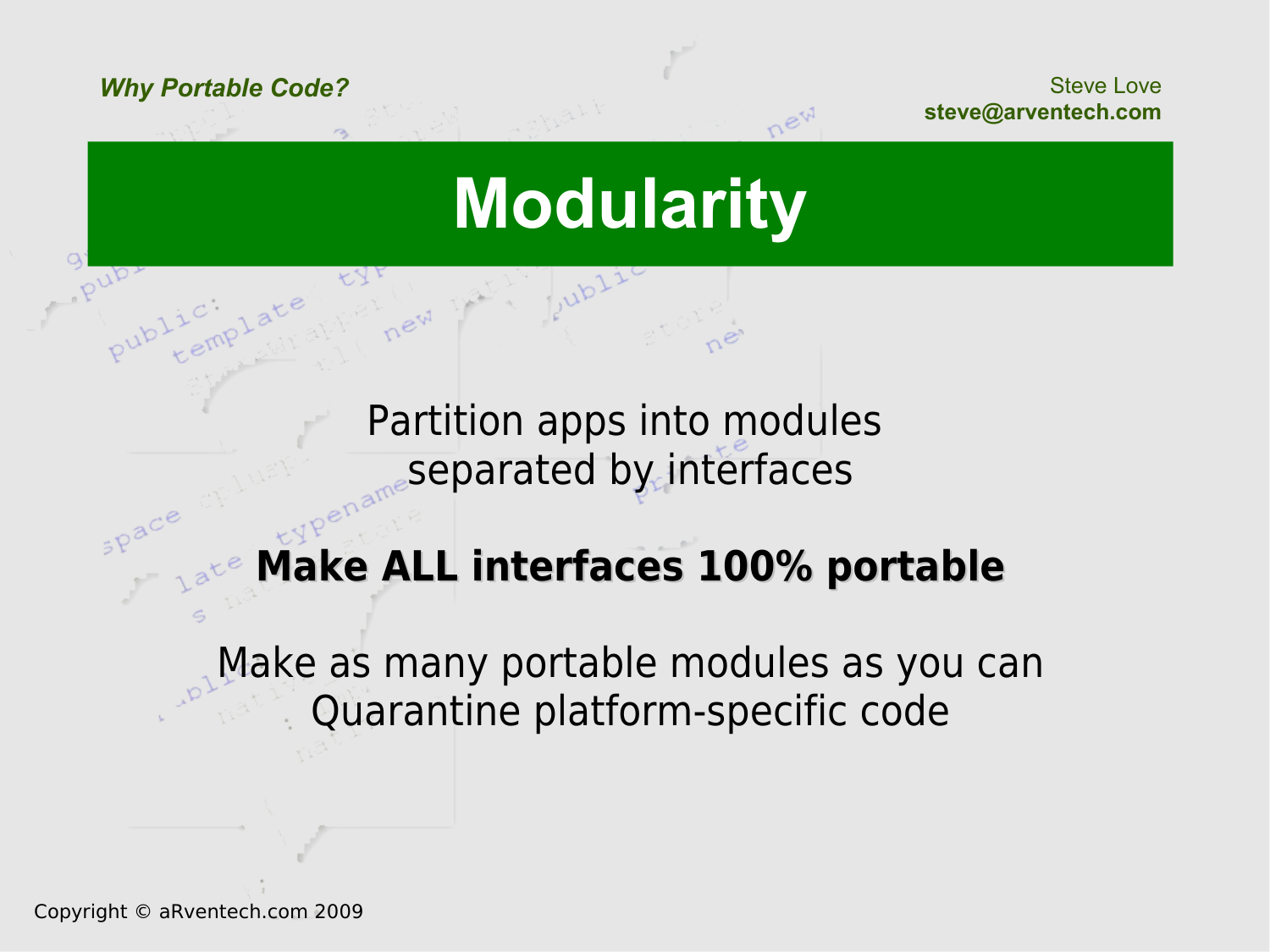Steve Love **steve@arventech.com**

#### **Standards**

Code written according to published/international standards will be easier to port.

> C++ ISO Standard Java Language Reference Common Language Interface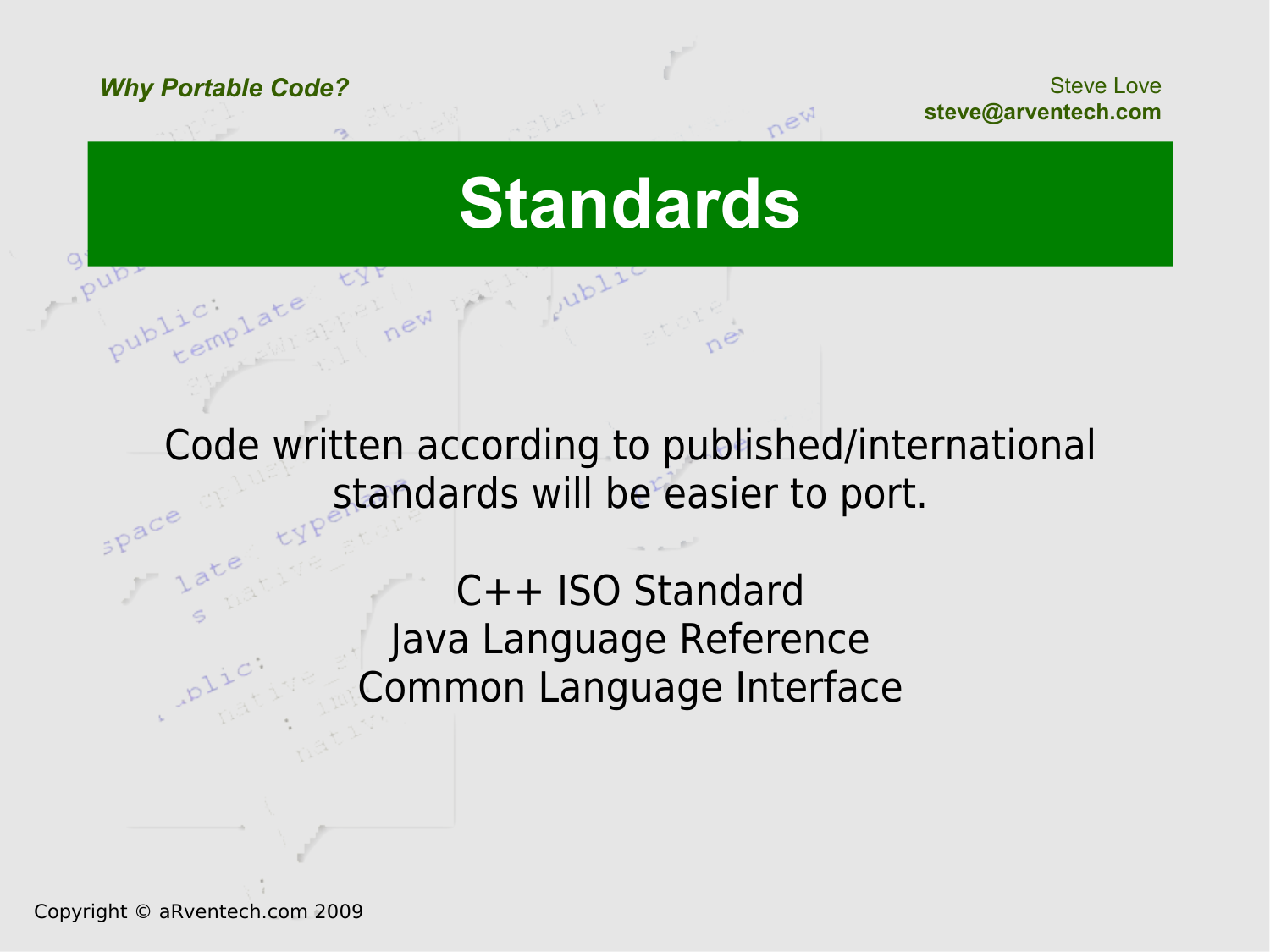Steve Love **steve@arventech.com**

#### **Standards**

Where you need to depart from The Standard, (whatever that is for you) make your interface boundaries there.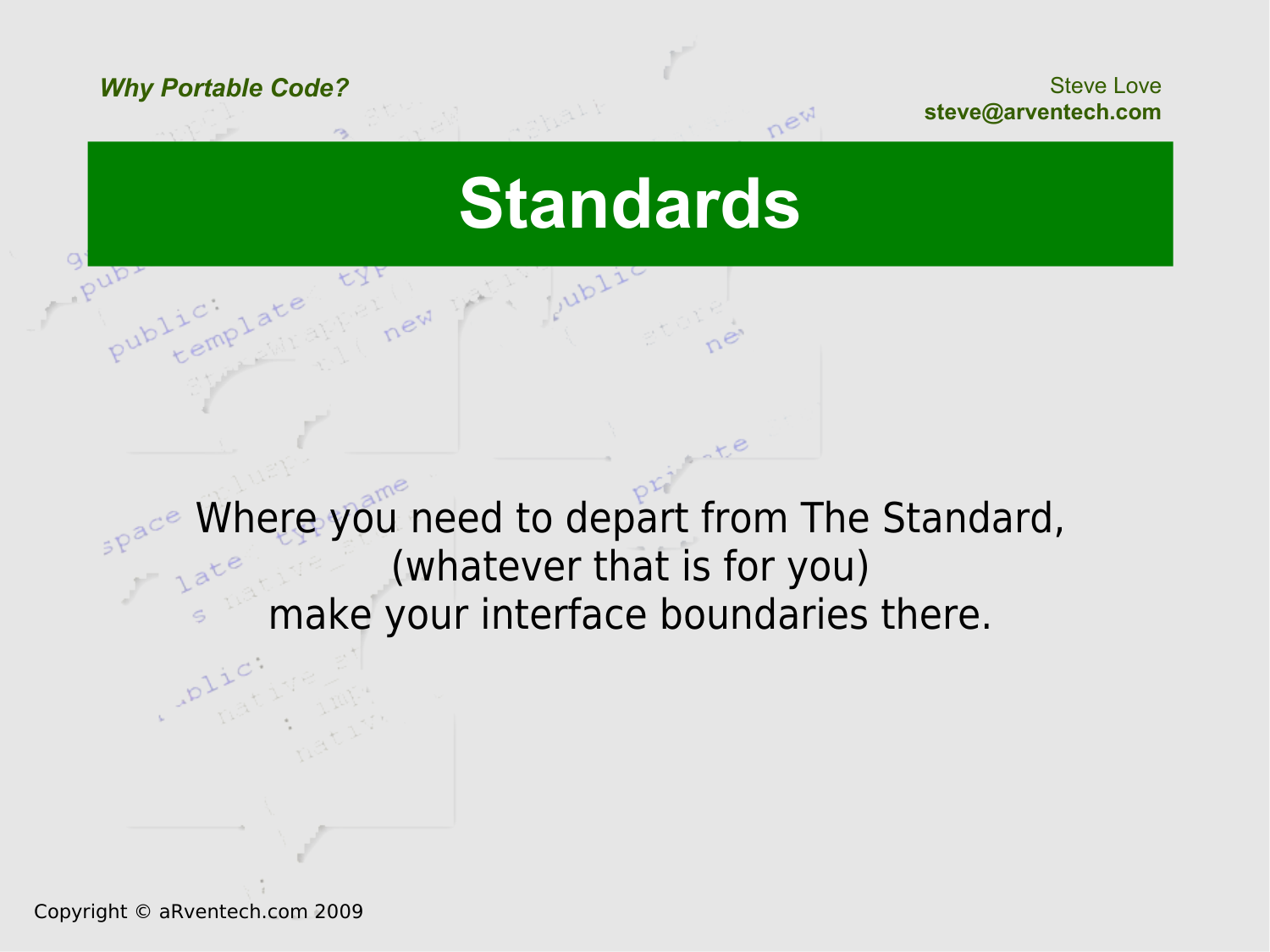Steve Love **steve@arventech.com**

#### **People**

Clever tricks in code make it harder to find new programmers to understand it!

Template Meta-Programming Using lots of different and arcane languages.

People are an important part of your development environment.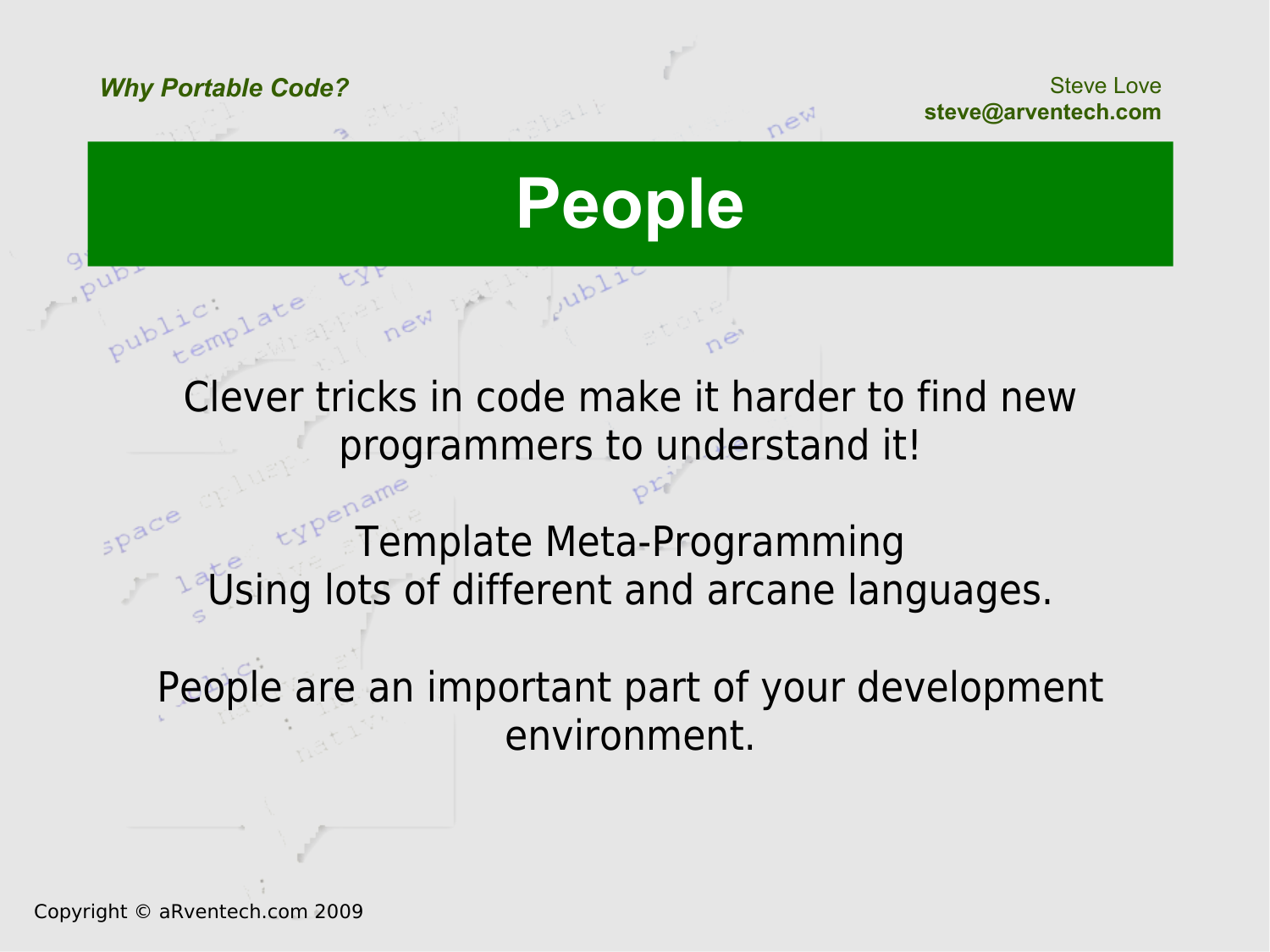Steve Love **steve@arventech.com**

**People**

new

Not all "Clever Tricks" are just tricks.

**Treat such code as if it's a different platform** and provide an easier-to-use interface to it.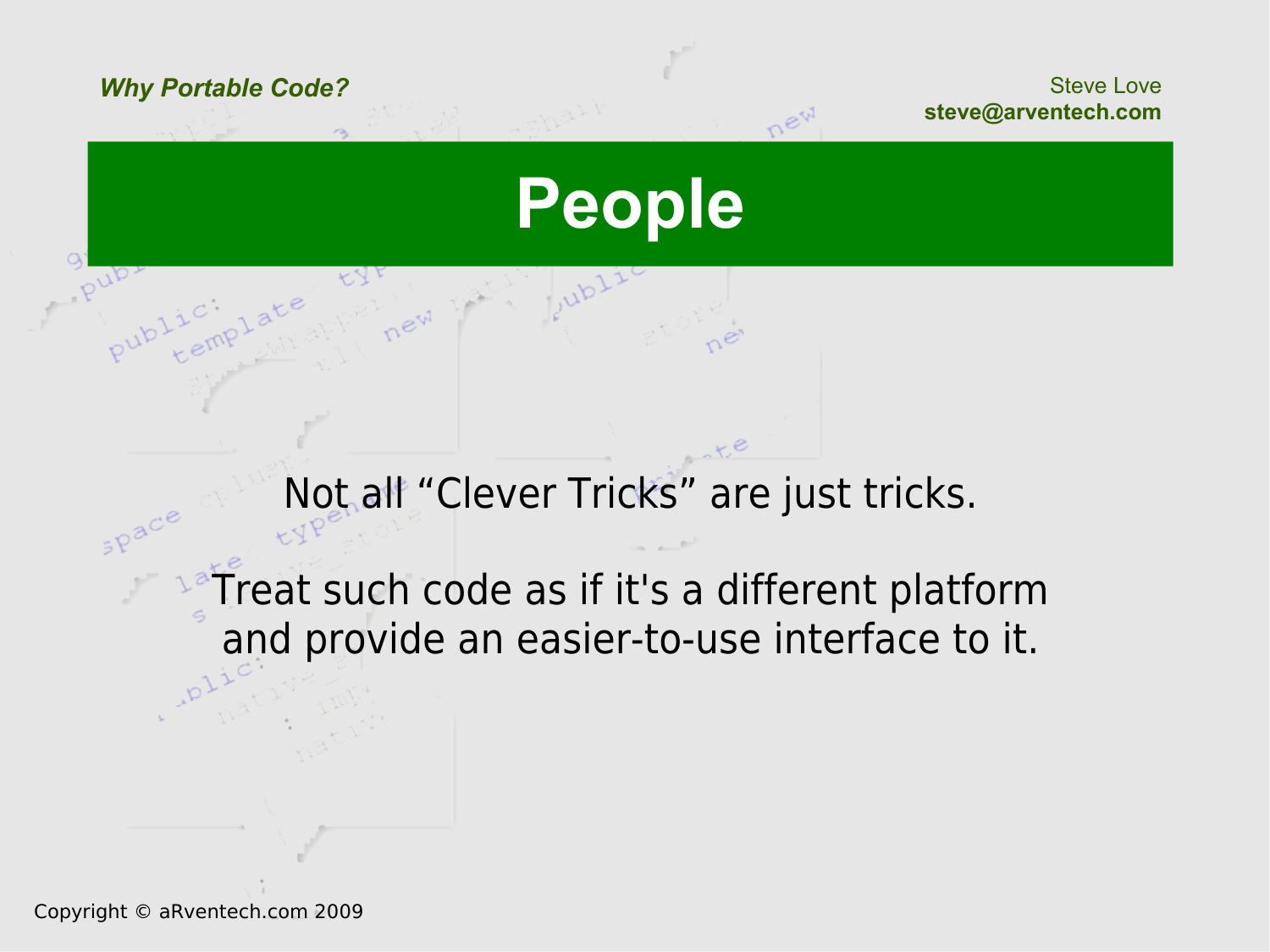Steve Love **steve@arventech.com**

#### **Structure**

Loose Coupling and Strong Cohesion make code more portable.

Hide platform specifics behind interfaces.

**Allow for variation points - using interfaces.**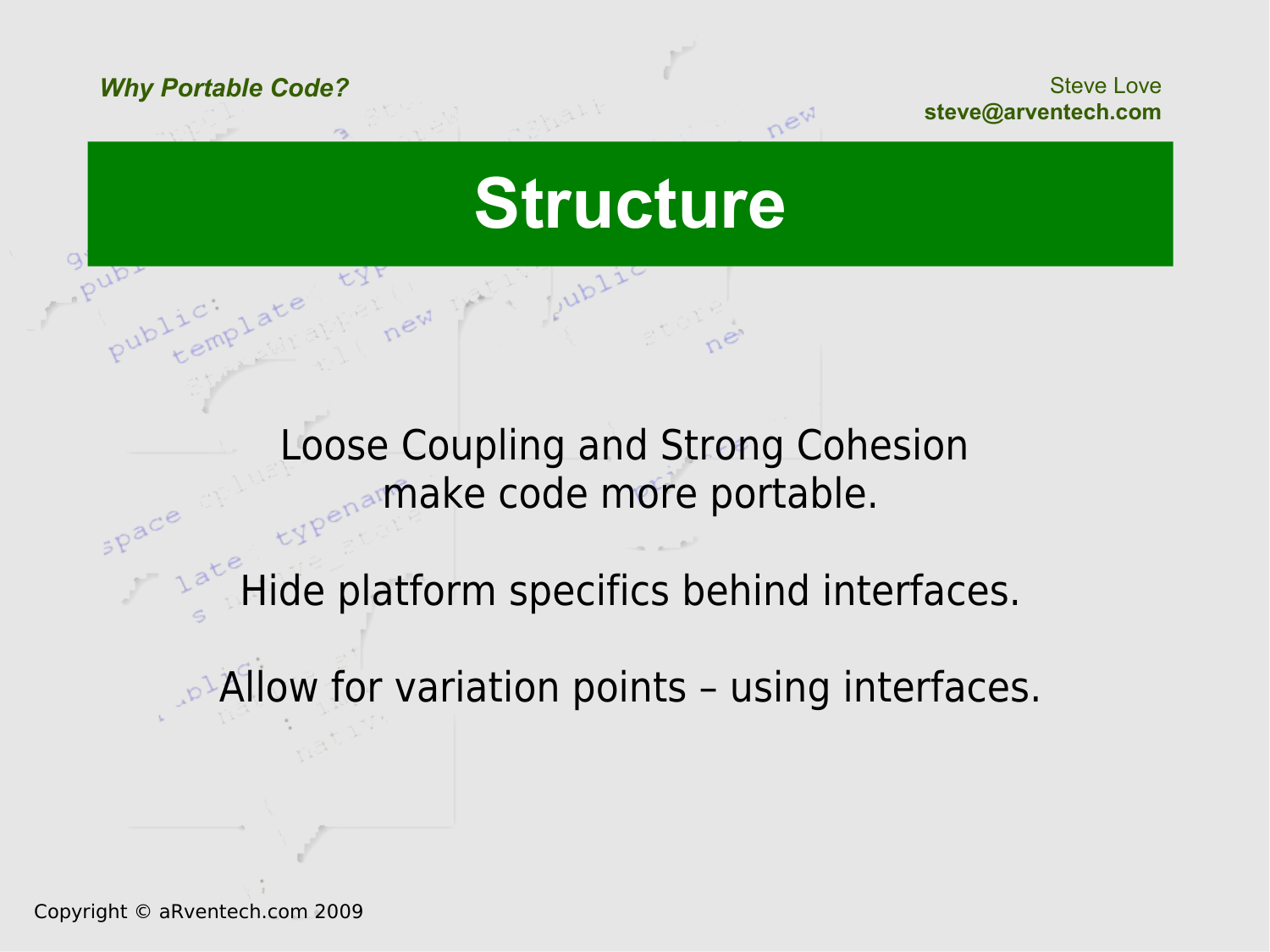Steve Love **steve@arventech.com**

## **Coupled**

**Datastore Application UI**

ピス

- Monolithic
- Everything depends on its  $\bullet$ neighbour
- Modules are inextricably  $\bullet$ linked together
- Ultimately, the UI depends ۰ on the Datastore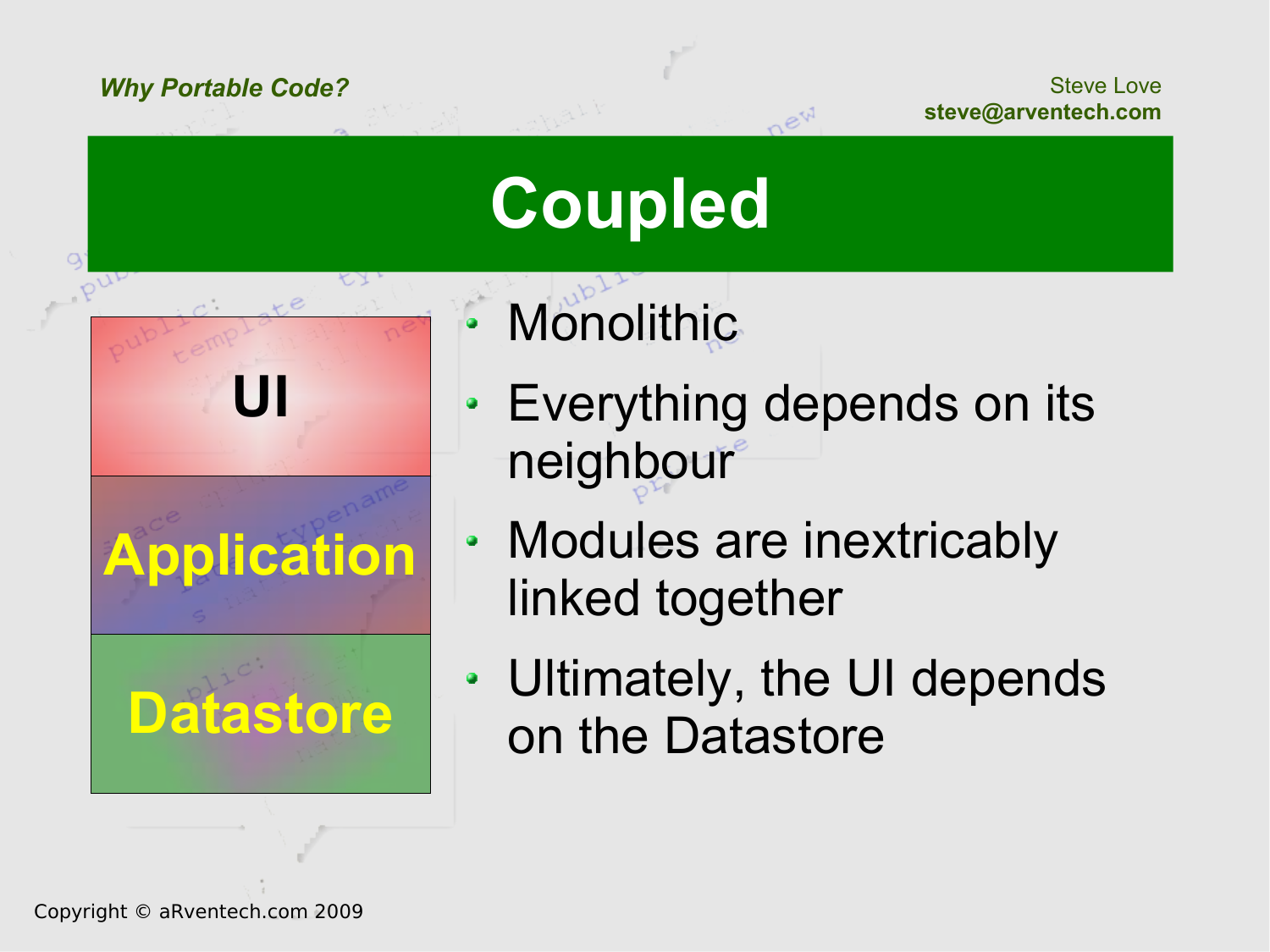Steve Love **steve@arventech.com**

## **Less Coupled**





**Datastore**

- Separate modules
- When it's one way  $\bullet$ (down) all is fine
- What happens if the Application needs to call-back on the UI?
- UI *still* depends on  $\bullet$ the DB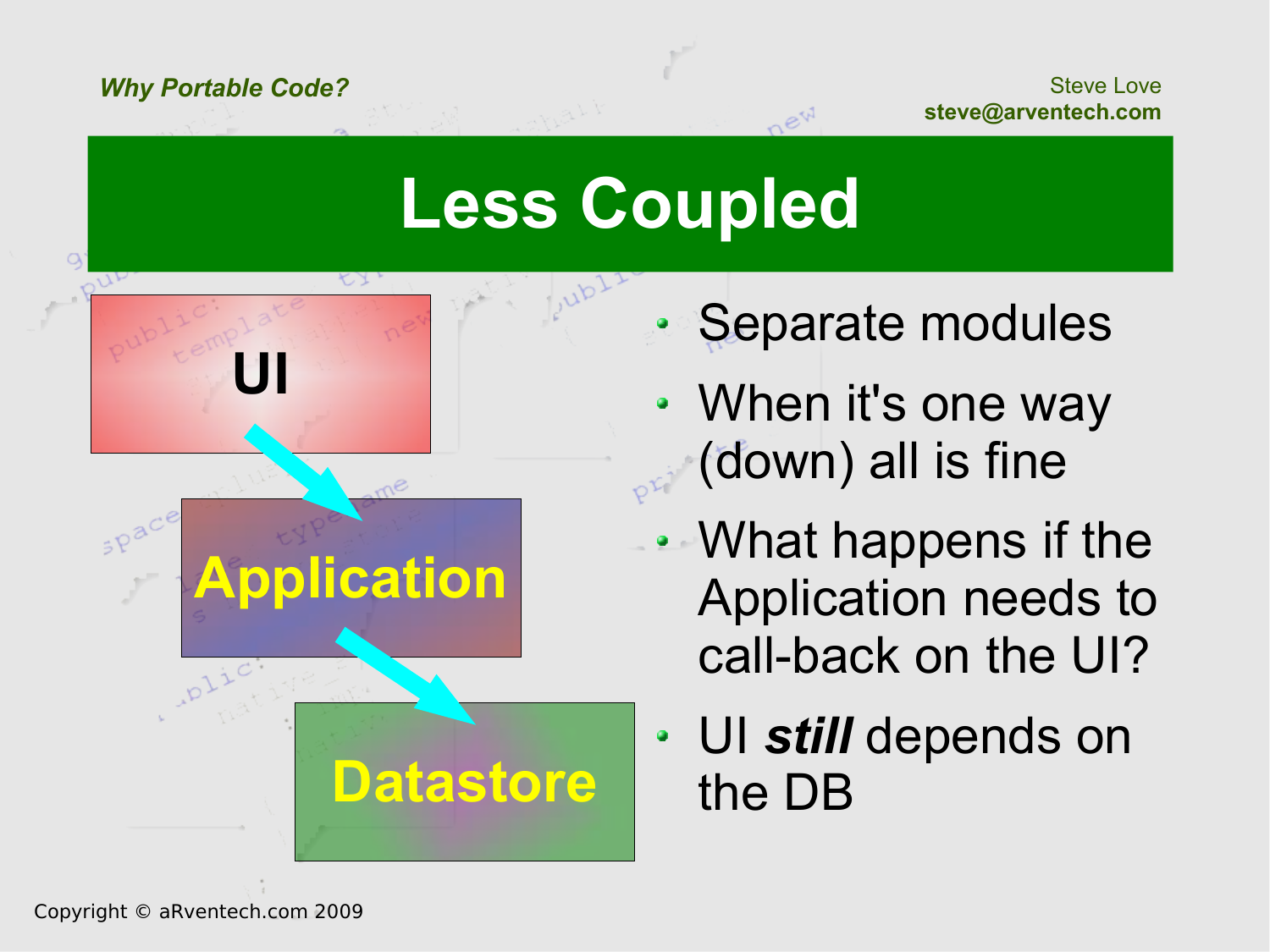Steve Love **steve@arventech.com**

## **Decoupled**

Objects depend only on interfaces **EMPINTERFACES depend only on other interfaces** Notice how dependencies go upward!

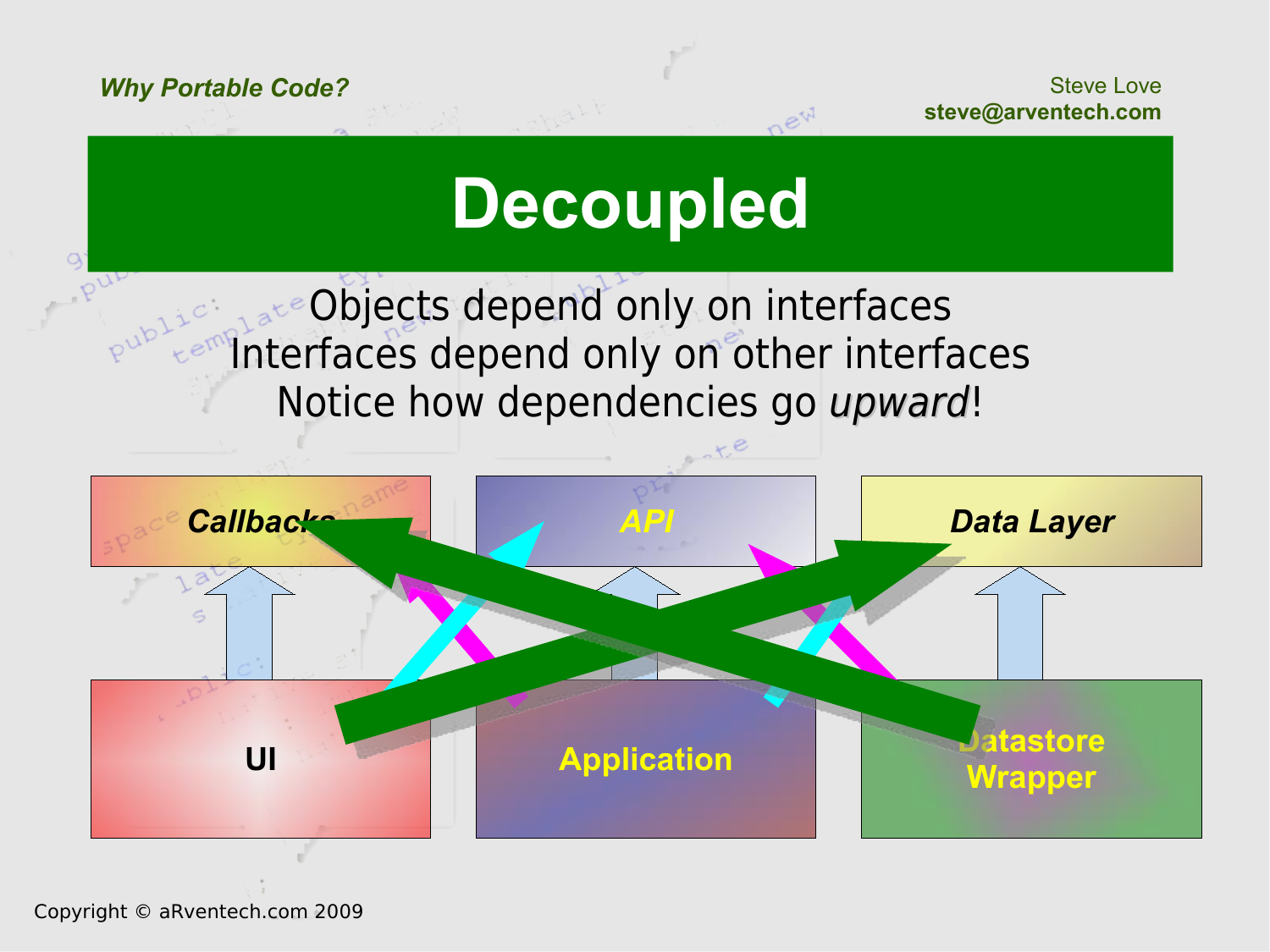Steve Love **steve@arventech.com**

### **Why Portable Code?**

# **Why NOT Portable Code?**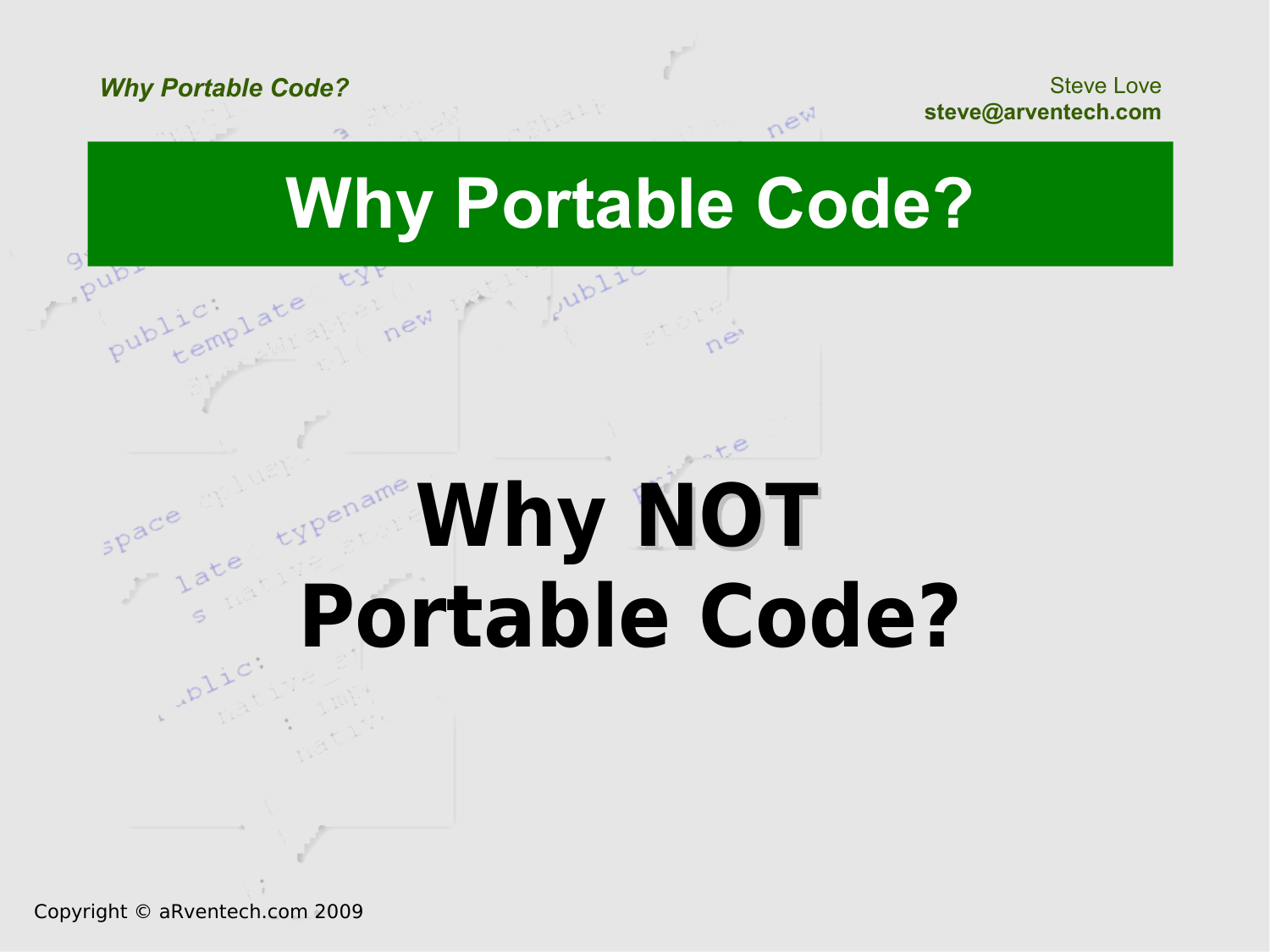## **Why Portable Code?**

Portability is not just platform independence

• Platform can mean many things.

Platform independence may be important ...or it may not be

Your people are important

think about the programmers you have today

...and those you'll need tomorrow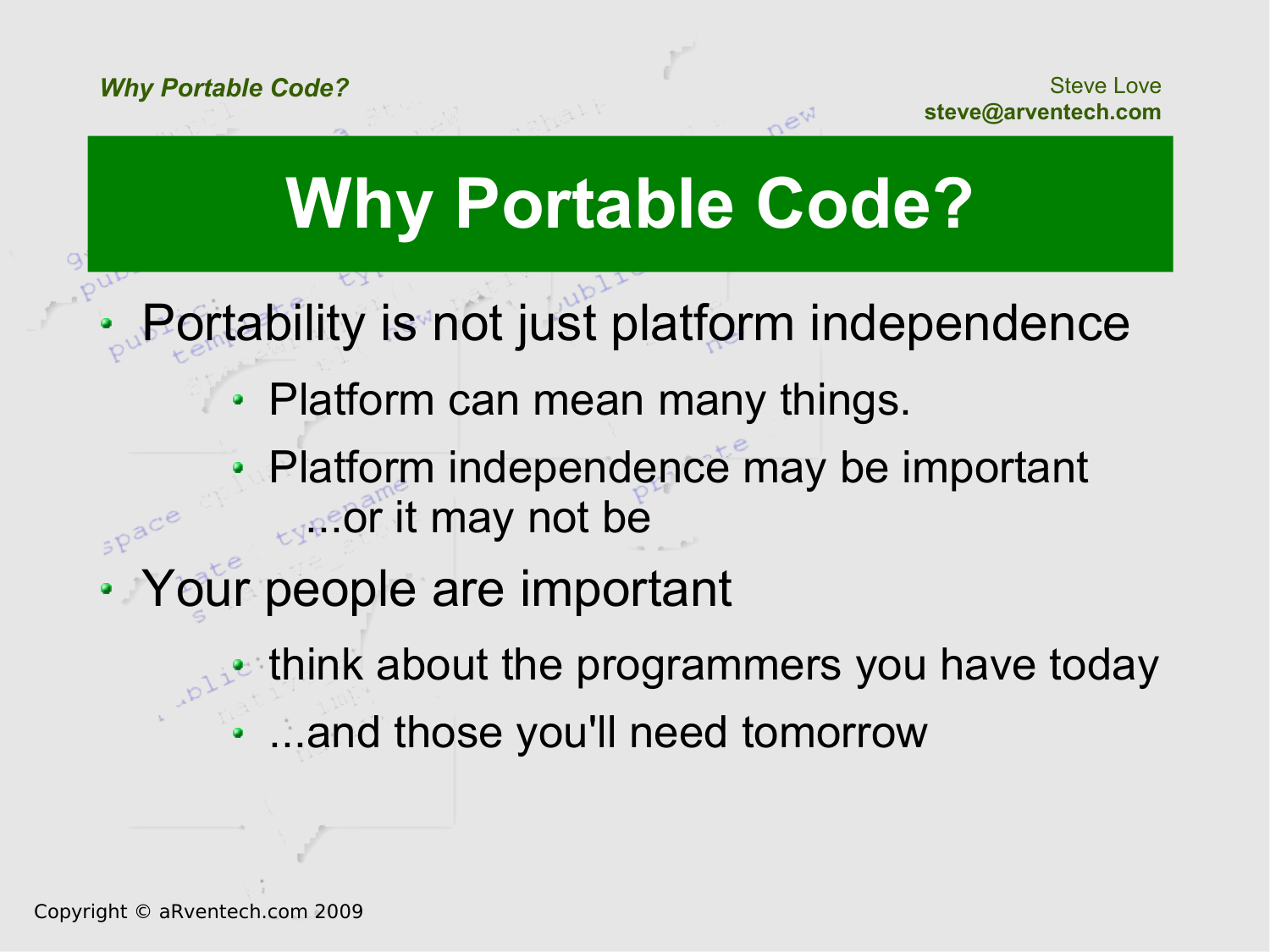Steve Love **steve@arventech.com**

### **Why Portable Code?**

#### **Program Structure Is All**

Separate Interface From Implementation **BR<sup>®</sup>Hide clever tricks, optimisations, complexity, platform** specifics behind interfaces

> Design for portability – like testing – results in better design